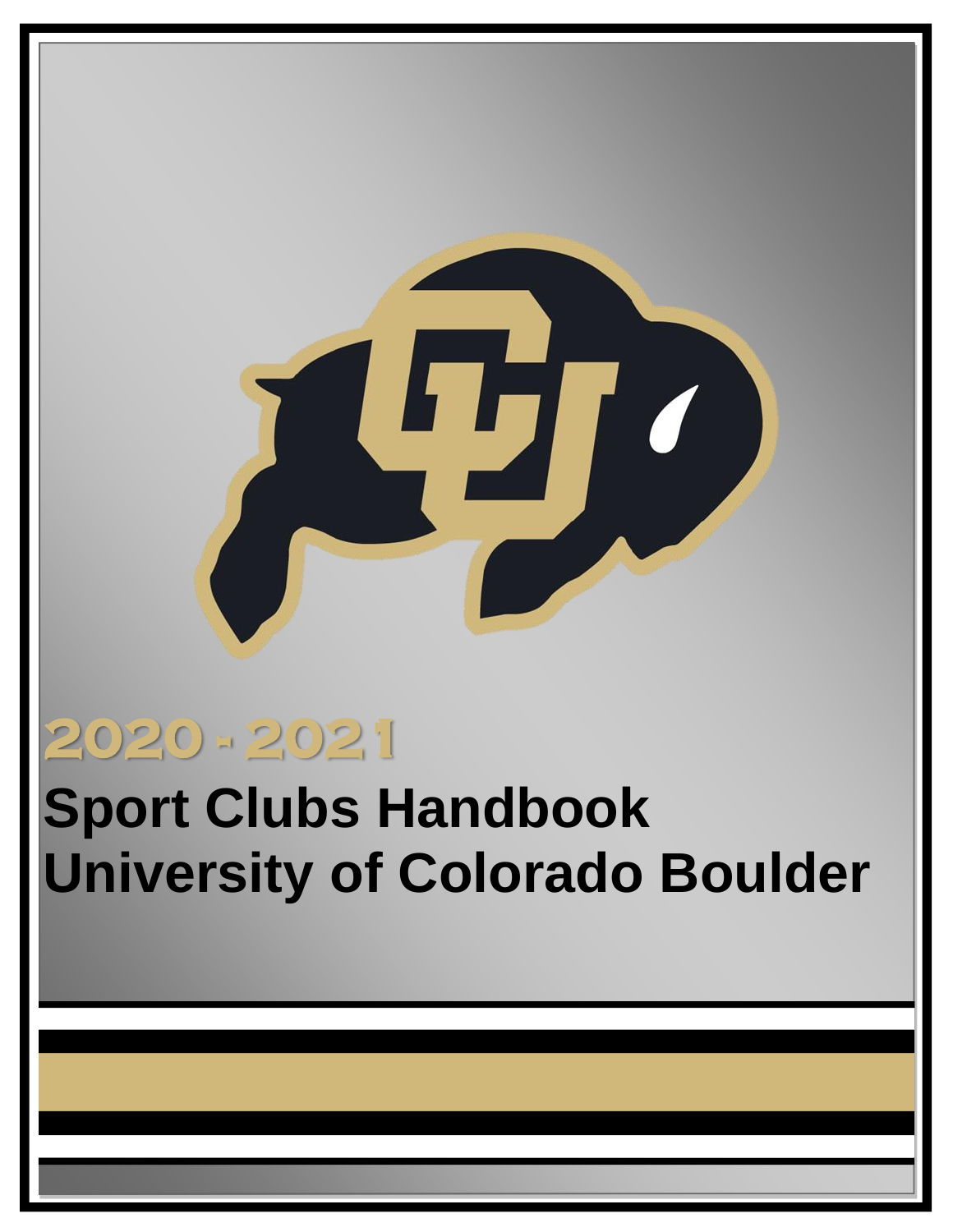# **TABLE OF CONTENTS**

| <b>INFRACTIONS AND DISCIPLINARY ACTIONS  6</b> |
|------------------------------------------------|
|                                                |
|                                                |
|                                                |
|                                                |
|                                                |
|                                                |
| CLUB LEADERSHIP AND ADMINISTRATION 15          |
|                                                |
|                                                |
| FINANCIAL OPERATIONS - EXPENDITURES 19         |
|                                                |
|                                                |
|                                                |
|                                                |
|                                                |
|                                                |
|                                                |
|                                                |
|                                                |
|                                                |
|                                                |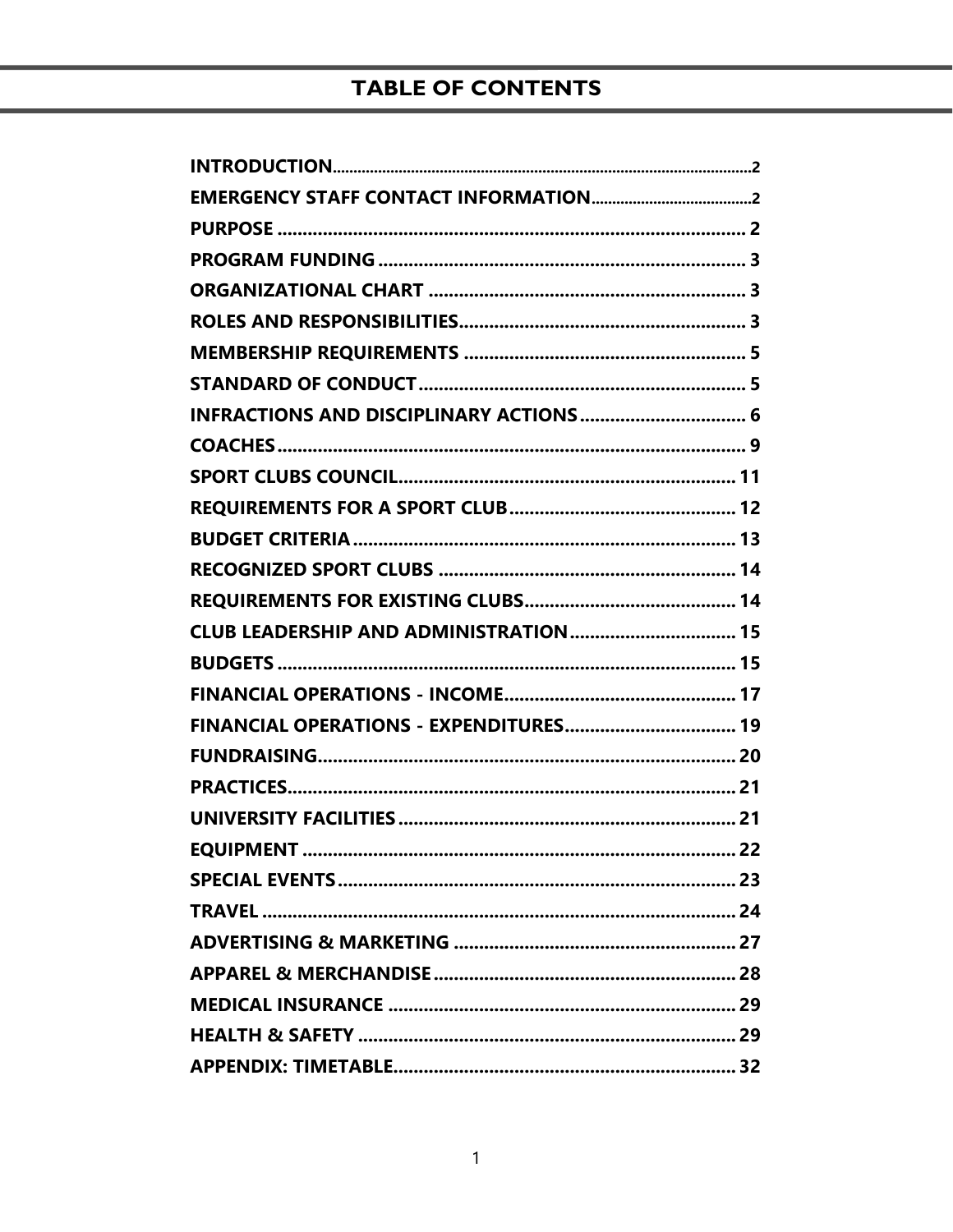# **INTRODUCTION**

<span id="page-2-0"></span>This handbook details the policies and procedures for the Sport Clubs program within the Department of Recreation Services. All participants in the Sport Clubs program must adhere to the policies set forth in this Sport Clubs Handbook.

#### **EMERGENCY STAFF CONTACT INFORMATION**

<span id="page-2-1"></span>If an emergency occurs, contact the appropriate EMS personnel. Then contact the Sport Clubs staff to inform them of the situation. Cell phone numbers will be given out to club officers at the fall club training.



#### **PURPOSE**

<span id="page-2-2"></span>The Sport Clubs Program is designed to enhance the student experience through participation in an organized sport. While competition is the primary focus of club teams, our program also emphasizes skill development, team-building, and socialization. It is not a path to varsity status under the Division of Intercollegiate Athletics.

#### **Sport Club Objectives**

- 1. Develop a sense of belonging among individuals in the shared pursuit of sport.
- 2. Provide students, faculty, and staff the opportunity for instruction and participation in a wide variety of sports.
- 3. Develop leadership skills by providing opportunities for students to organize, administer, and manage individual clubs and to participate in the Sport Clubs Council.
- 4. Secure funds, facilities, and equipment necessary to learn and practice the skills of a sport.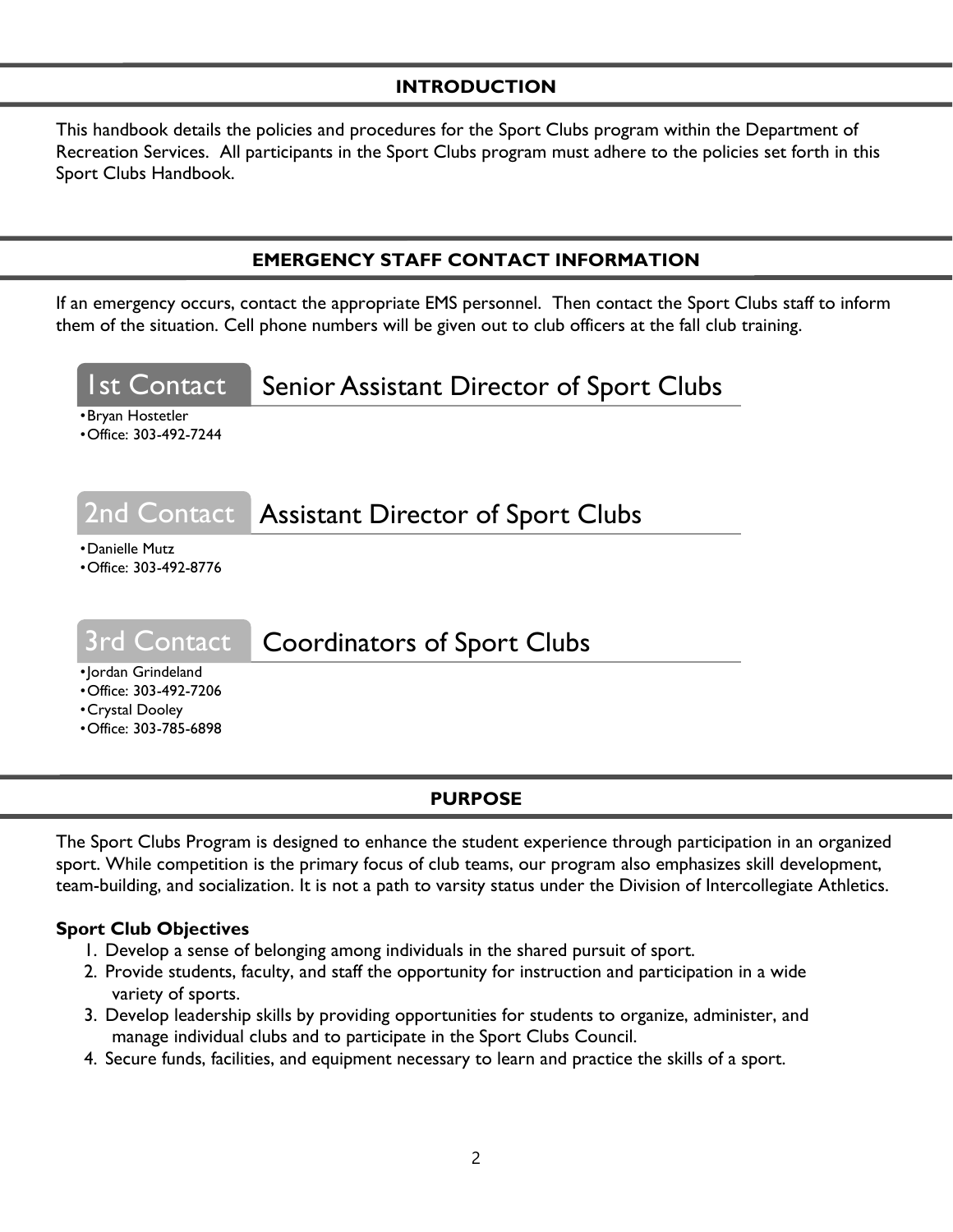#### <span id="page-3-0"></span>**PROGRAM FUNDING**

<span id="page-3-1"></span>The CU-Boulder Sport Clubs program is a component of the Department of Recreation Services. The program is funded with student fee allocations from Student Government.

# **ORGANIZATIONAL CHART**

Director of Recreation Services

#### •Tony Price

Associate Director of Programs

•Nicole LaRocque

Senior Assistant Director of Sport Clubs

•Bryan Hostetler

Assistant Director of Sport Clubs

•Danielle Mutz

•Jordan Grindeland •Crystal Dooley

Sport Clubs Council

Sport Clubs Officers

Sport Clubs Members

#### **ROLES AND RESPONSIBILITIES**

#### <span id="page-3-2"></span>**Director of Recreation Services**

- Responsible for ongoing leadership and oversight of the Recreation Services Department.
- Develops strategies and processes which contribute to the mission of Student Affairs and the University of Colorado Boulder.
- Is accountable for the services provided by and facilities of Recreation Services.
- Responsible and accountable for the analysis of fiscal and human resources required achieving departmental objectives.
- Represents the Recreation Services department to outside agencies and entities.

#### **Associate Director of Programs**

- Provide the direct supervision of the Senior Assistant Director of Sport Clubs and Intramurals.
- Provide appropriate support and guidance to Program staff.
- Define and develop a clear vision for both the Sport Clubs program and the Department of Recreation Services.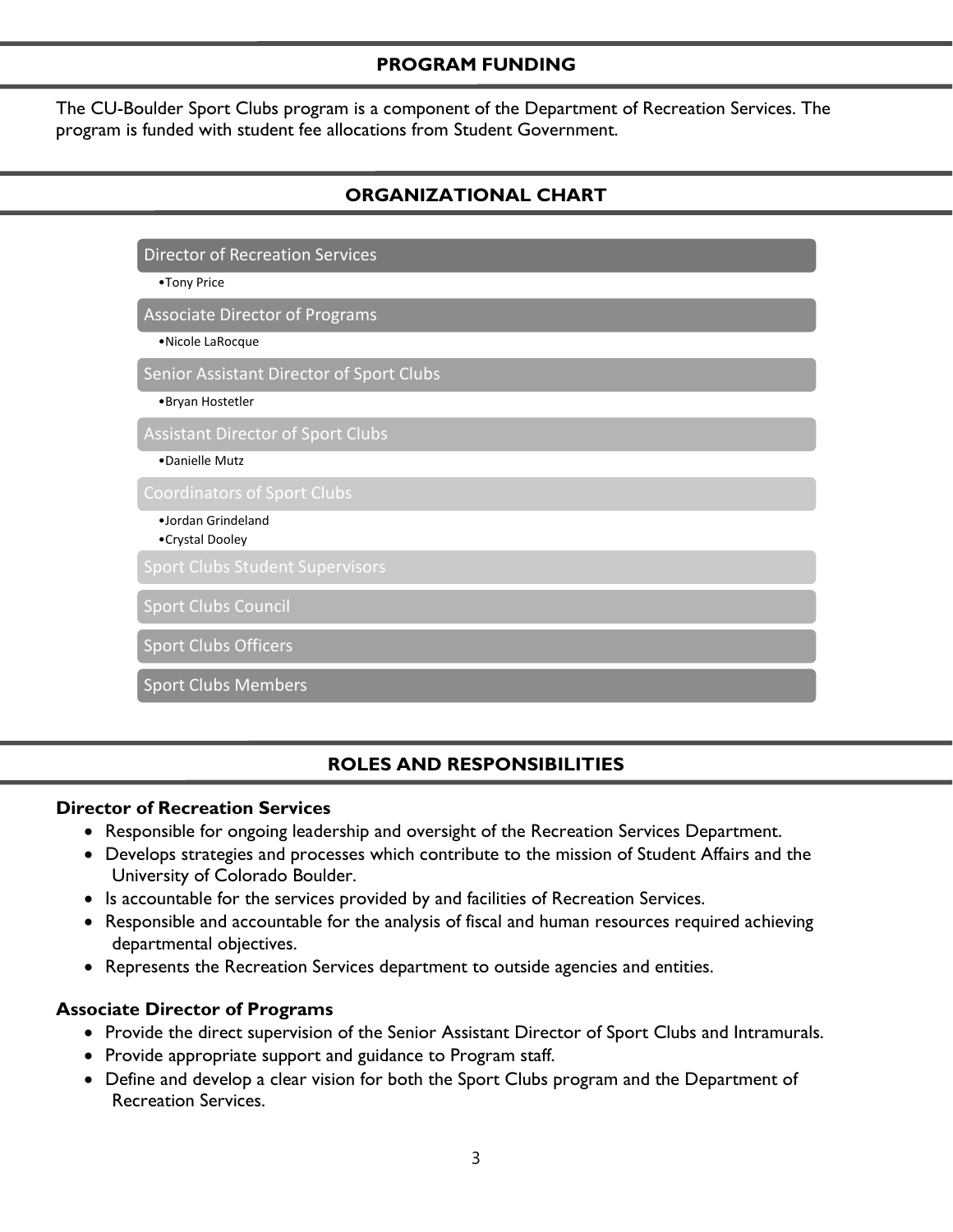## **Sport Clubs Senior Assistant Director and Assistant Director**

- Ensure safety by determining field playability, game cancellations, travel, and all other safety concerns of the program.
- Responsible for hiring, training, and termination of coaches with team input.
- Manage and facilitate the Sport Clubs Council monthly meetings.
- Consult and approve the expenditure recommendations of club officers.
- Approve fundraising, sponsorship, and annual budgets.
- Conduct disciplinary actions and place teams on probation when needed.

#### **Sport Clubs Supervisors**

- Manage the needs of daily practices and competitions.
- Are supportive and advisory to the Assistant Directors.
- Assist in the daily operations of all clubs.

# **Sport Clubs Council**

The Sport Clubs Council exists to represent the Sport Clubs team members and to assist the Sport Clubs staff with program administration by providing feedback and recommendations. The Sport Clubs Council meets monthly in the fall and spring semesters and representatives are voted upon by the active Sport Clubs athletes of all teams each spring semester.

The tier system is explained on page 17.

## **Sport Clubs Officers/Representatives**

To ensure that all required duties are completed, the Sport Clubs program requires that each Club have an organizational structure. Each club must have a Club President and a Club Treasurer, and it is recommended that each club has a Travel Coordinator. Club officers must be undergraduate or graduate students at the University of Colorado.

Officers are responsible for:

- Establishing and collecting club dues
- Developing and administering the club's budget
- Establishing officers' duties
- Selecting coaches
- Representing the club at required meetings
- Requesting facility space
- Maintaining an official membership roster with the Sport Clubs office
- Obtaining officials and completing the necessary paperwork for payment of officials
- Programming games, tournaments, clinics, and other events
- Meeting with the Sport Clubs Staff on a monthly basis
- Ensuring consent forms are on file for each club member

#### **Sport Clubs Members**

Sport Club teams are comprised of full fee-paying students. Recreation Center members who are not students may participate, but they generally do not meet the league requirements. Sport Club members are required to:

• Carry health insurance. CU-Boulder requires all students to have health insurance. If a student does not have insurance, the Student Gold Plan is available to all CU-Boulder students, and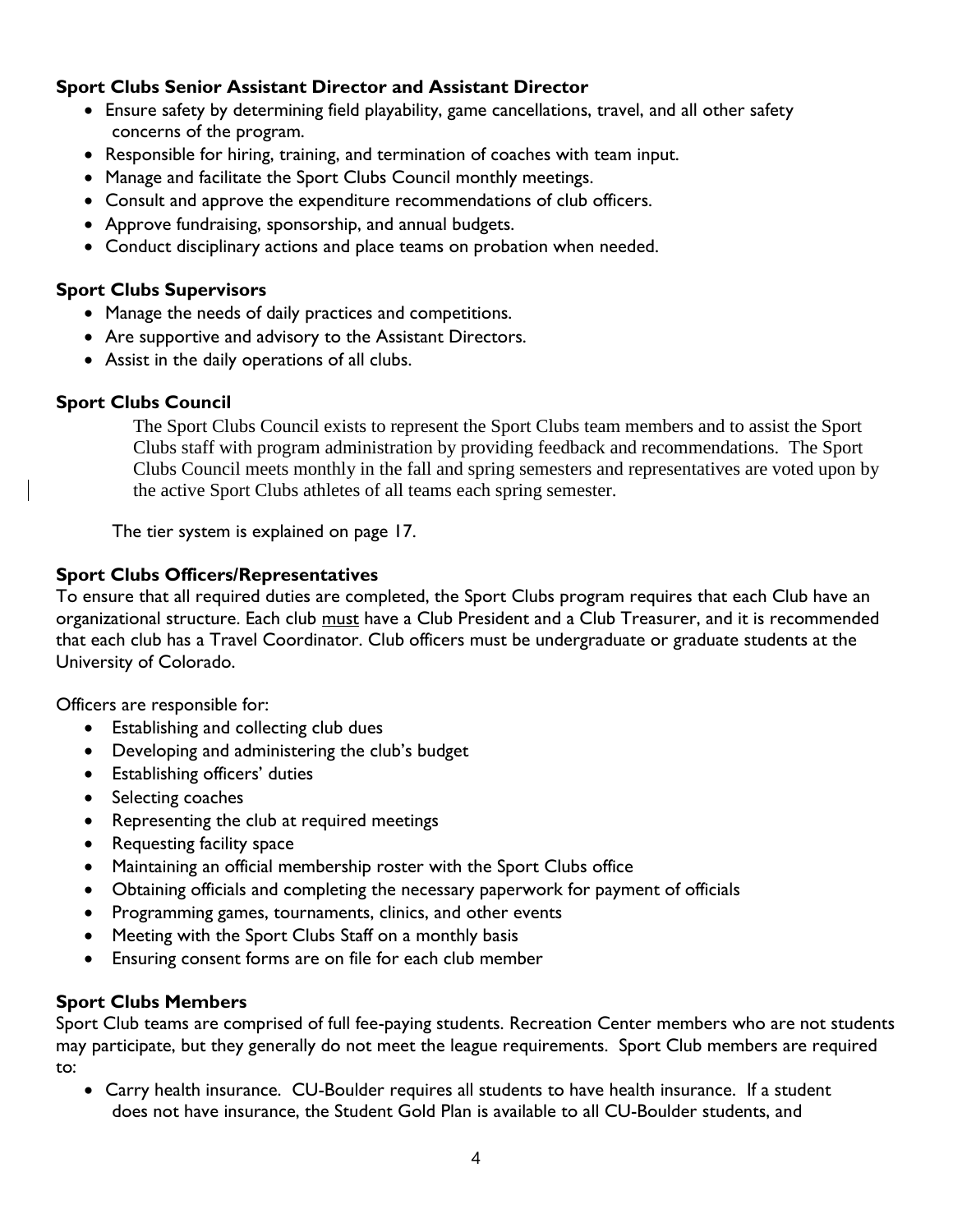covers any Sport Club injuries at no additional premium. Visit <http://www.colorado.edu/healthcenter/insurance> to find out more about CU-Boulder's Student Gold Plan if interested.

- Maintain an adequate level of personal health and fitness.
- Follow the rules and develop the skills needed to participate and compete in a safe manner.
- Understand and accept the risks inherent in playing the sport.

# **MEMBERSHIP REQUIREMENTS**

<span id="page-5-0"></span>The Sport Clubs program is a nondiscriminatory, equal opportunity organization. Membership is open to students currently enrolled as undergraduates or graduates at the University of Colorado Boulder. Faculty and Staff with paid Recreation Services memberships may be club members, but they may not be club officers. Membership to individuals under the age of 18 is only allowed if the member is a current University of Colorado Boulder student.

It is the responsibility of the club to enforce membership policies. Any club found to be in violation of these policies will be subject to sanctions from the Sport Clubs program.

# **STANDARD OF CONDUCT**

<span id="page-5-1"></span>Sport Clubs function as a part of the University of Colorado community. Members are expected to act as ambassadors as they travel locally, nationally, and internationally. Members will:

- Conduct themselves responsibly and professionally at all club-sponsored activities.
- Understand that their actions impact themselves, their team, and the University of Colorado.
- Show respect to teammates, opponents, officials, spectators, staff, and employees.
- Adhere to the policies as outlined in the Sport Clubs handbook.
- Adhere to the University of Colorado Student Code of Conduct.
- Abide by facility policies, both at the University of Colorado and while traveling.
- Report injuries or unsafe situations.
- Refrain from inappropriate behavior at club events or while traveling.
- Refrain from any sort of discrimination or harassment.
- Refrain from unsportsmanlike conduct during competition.
- Refrain from having funds sent to any individual club member's personal address or PO Box.
- Refrain from storing club funds in an off-campus or personal bank account.
- Not consume drugs or alcohol, engage in hazing activities or sexually explicit acts, or have a disregard for a standard of decency.
- Not participate without signing the waiver or being registered with the Sport Clubs office.
- Not allow a coach to work without submitting the required paperwork to Recreation Services.
- Not allow non-club members or coaches to be in club hotel rooms or rental cars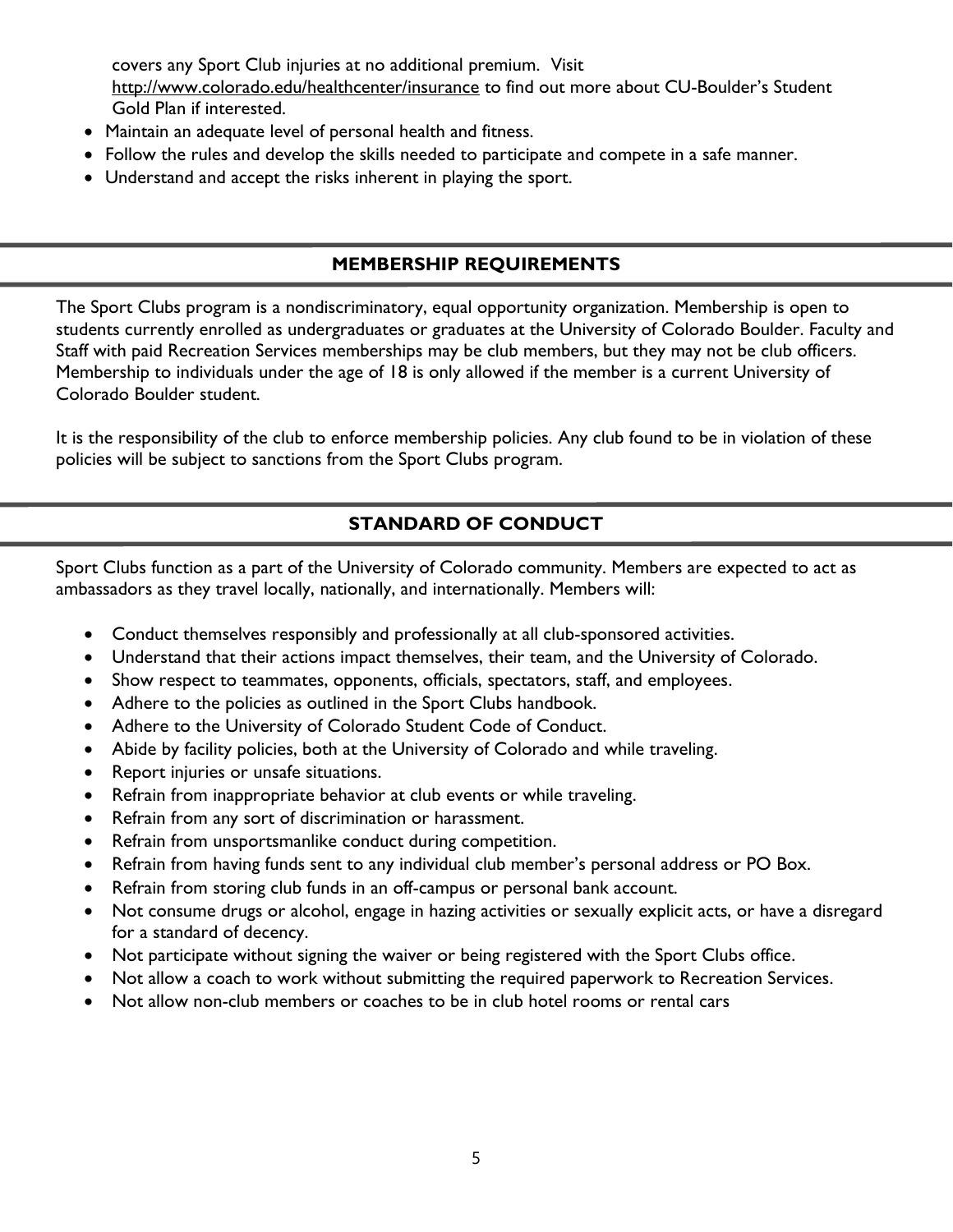# **Alcohol and Other Drugs**

Alcohol consumption during any club-sponsored event is not allowed. The use of drugs – except for established medical purposes determined by the prescription of a physician – is prohibited. Guests or fans in attendance at a club event must follow the same guidelines, and it is the responsibility of the club officers and members to enforce these policies.

## **Hazing**

The Sport Clubs program and the CU Student Code of Conduct prohibits all forms of hazing. Hazing is also prohibited by Colorado Law.

Hazing as defined by the CU Student Code of Conduct:

Any action or situation that recklessly or intentionally endangers the health, safety, or welfare of an individual for the purpose of initiation, participation, admission into, or affiliation with any organization or group at the university. Hazing includes, but is not limited to, any abuse of a mental or physical nature, forced consumption of any food, liquor, drugs, or substances, or any forced physical activity that could adversely affect the health or safety of an individual. Hazing also includes any activity that would subject the individual to embarrassment or humiliation, the willingness of the participant in such activity notwithstanding.

#### Colorado Law Regarding Hazing:

a. "Hazing" means any activity by which a person recklessly endangers the health or safety of or causes a risk of bodily injury to an individual for purposes of initiation or admission into or affiliation with any student organization; except that "hazing" does not include customary athletic events or other similar contests or competitions, or authorized training activities conducted by members of the armed forces of the state of Colorado or the United States.

b. "Hazing" includes but is not limited to:

i. Forced and prolonged physical activity

ii. Forced consumption of any food, beverage, medication or controlled substance, whether or not prescribed, in excess of the usual amounts for human consumption or forced consumption of any substance not generally intended for human consumption iii. Prolonged deprivation of sleep, food, or drink

Incident of Hazing should be reported here: [https://cm.maxient.com/reportingform.php?UnivofColorado&layout\\_id=2](https://cm.maxient.com/reportingform.php?UnivofColorado&layout_id=2)

#### **Discrimination and Sexual Harassment (http://www.colorado.edu/institutionalequity)**

Recreation Services and the Office of Institutional Equity and Compliance is committed to preventing and eliminating discrimination and harassment based on race, color, national origin, pregnancy, sex, age, disability, creed, religion, sexual orientation, gender identity, gender expression, veteran status, political affiliation, or political philosophy at the University of Colorado Boulder.

Recreation Services strictly prohibits sexual harassment in the Sport Club Program. Sexual harassment is any interaction between individuals of the same or opposite sex that is characterized by unwelcome sexual advances, requests for sexual favors, and other verbal or physical conduct of a sexual nature.

#### **INFRACTIONS AND DISCIPLINARY ACTIONS**

<span id="page-6-0"></span>**Disciplinary actions may include, but are not limited to:**

• Probation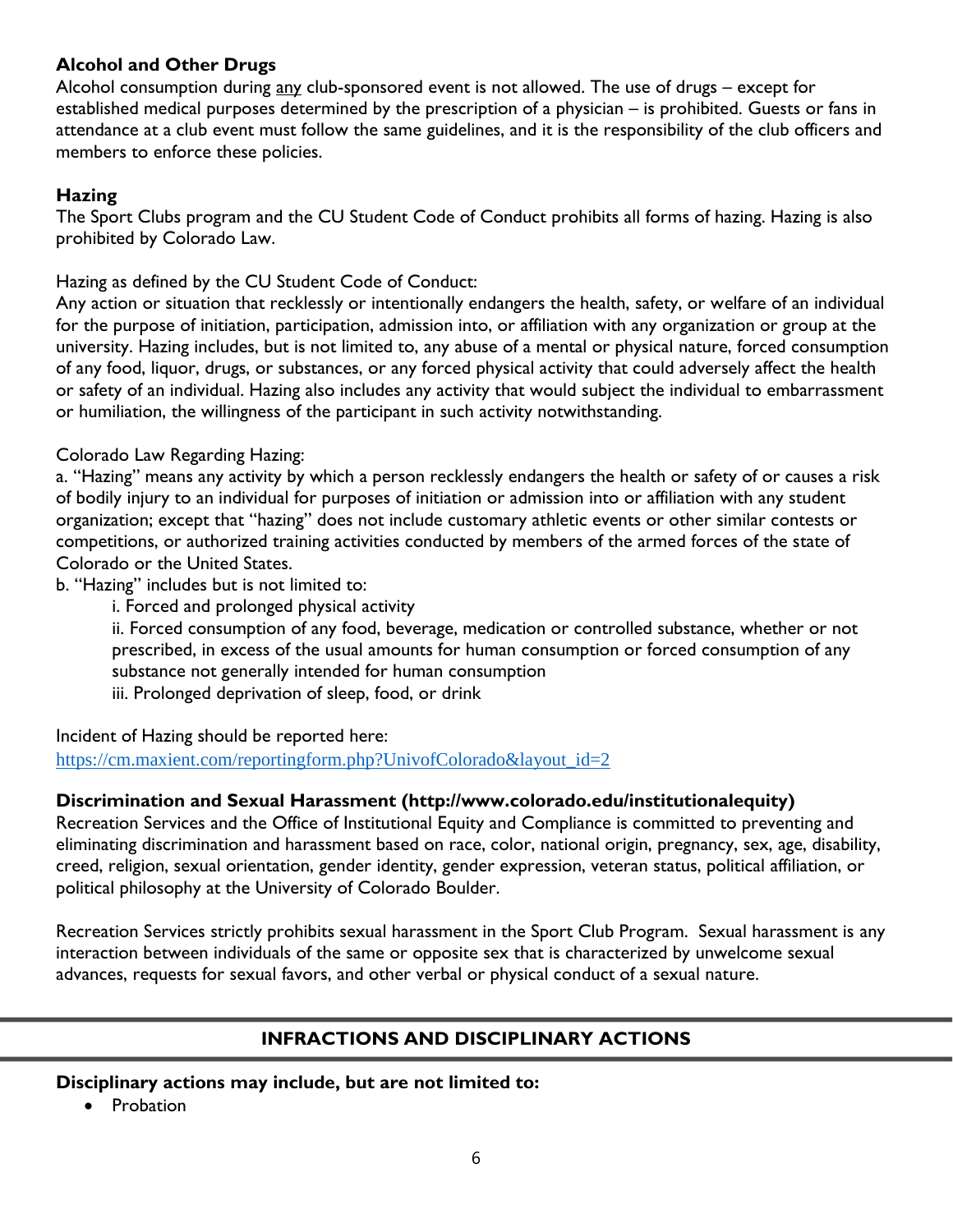- Frozen funds
- Loss of funding
- Loss of facility reservations
- Limited practices
- Loss of travel privileges
- Cancellation of games/matches/tournaments
- Loss of equipment usage
- Suspension of the club
- Suspension of the club's practices
- Loss of recognition by Recreation Services as a Sport Club
- University disciplinary actions

## **General List of Infractions**

*\*\*Please note that this list is not meant to be inclusive of all infractions but only to give a clubs an idea of what actions may lead to club sanctions.\*\**

- Failure to attend a required monthly meeting with your assigned Sport Clubs staff member
- Failure to notify staff of changes in schedule and/or practice times and games at least 24 hours in advance
- Failure to return borrowed Sport Clubs equipment within 72 hours of the completion of club's event, game, and/or tournament
- Misuse of university property (e.g. allowing pets at club events or not cleaning up the facility at the conclusion of club events)
- Failure to submit travel receipts within one week after club travel (only required when using a CU Travel Card)
- Failure to submit monthly participation report
- Using unapproved promotional materials
- Failure to attend Fall and/or Spring officer/coaches trainings
- Failure to submit a trip roster/itinerary form 7 days prior to the club's trip
- Allowing ineligible individuals to participate in club activities
- Failure to submit injury or incident report within 24 hours of the injury or incident (if it occurs on a trip, must be submitted 24 hours after return)
- Transporting any non-club member while traveling on an official club trip
- Driving between 12:00 AM and 6:00 AM while on an official club trip
- Failure to have a members of the club sign waiver and code of conduct prior to participating.
- Allowing an individual to work prior to them completing the hiring process
- Allowing an individual to volunteer prior to completing the volunteer process
- Improper or unapproved use of the club's CU travel card
- Allowing non-club members/coaches in club hotel rooms or rental cars
- Endorsement of a sponsor on clubs website or social media feeds
- Using a non-licensed vendor to produce CU-branded apparel
- Beginning a fundraiser without approval
- Producing, without approval, any item (including apparel) that includes "CU", "Buffaloes", the particular club name (e.g. Ice Hockey), any likeness of the University, or any logo including CU, Buffaloes, or the club's name or nickname
- Hazing
- Failure to deposit club funds into a CU account
- Having an unauthorized outside account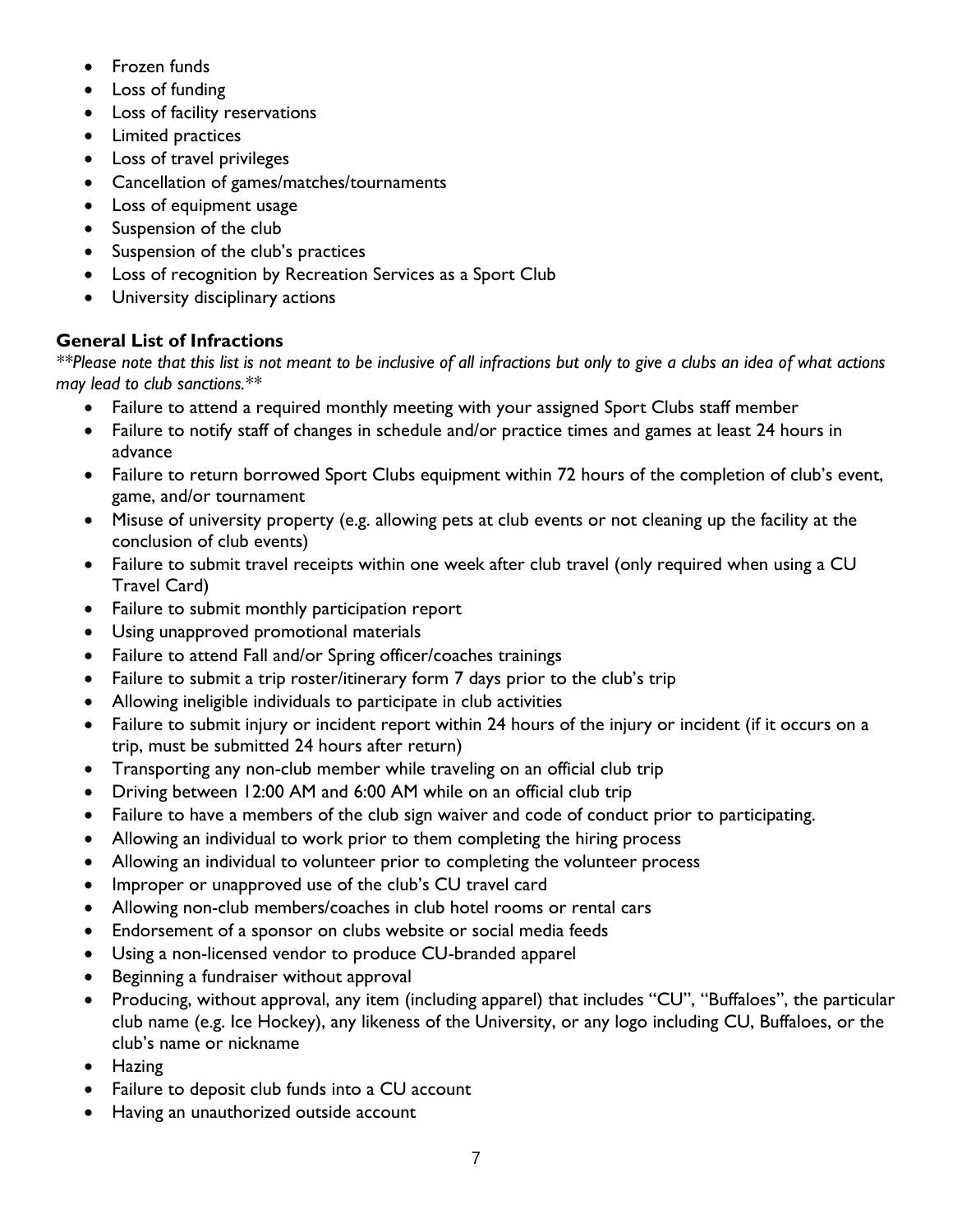- Participation in events without previously notifying the Sport Clubs staff of the event
- Misuse or misappropriation of University funds
- The use of or the presence of drugs or alcohol at any club related event
- Transporting and/or consuming alcohol or illegal substances while on official club trips
- Failure to represent The University of Colorado in a positive manner (e.g. notification by another club, university, and/or governing body)
- Signing any document (e.g. agreement, contract, sponsorship, etc.) on behalf of the club, department, or university. (All documents must reviewed and signed by the University of Colorado)
- Damages to lodging or property while on a Sport Club trip
- Selling apparel or other items without prior approval
- Holding an on-campus or off-campus event without prior approval (e.g. game, scrimmage, practice, clinic, banquet)
- Agreeing to a sponsor without approval

#### **Practice Suspensions**

When a club receives a practice suspension, the club to may not conduct practices, workouts, or any type of physical activity - this includes both on and off-campus activities. No travel requests will be approved for offcampus activities during the suspension period.

#### **Club Suspension**

When a club receives a suspension, the terms of the suspension will be set based on the policy infraction(s). A typical one-week suspension would include the cancellation of all club meetings, practices, home events, events hosted by the club off-campus, and travel arrangements. All club accounts will be frozen during the suspension period. Any financial burdens (e.g. fees for game cancellation, airfare purchased, hotel reservations, late payment fees, etc.) incurred due to the suspension will remain the club's responsibility. During the suspension, no requests (facility, event, travel, etc.) will be reviewed. Additionally, the club's governing body may be notified of the suspension (if applicable).

#### **Loss of Recognition**

When a club loses status with the Department of Recreation Services, all benefits of being a Recreation Services-administered club are lost. This includes, but is not limited to: priority access to Recreation Servicesmanaged facility space, use of the CU name and logo, general liability insurance when hosting events, and access to funding provided by Recreation Services. Additionally, all funds in the club's account(s) will be forfeited. The club's national governing body will be notified that the club has lost status as a Universityrecognized Sport Club. Clubs will not be able to re-apply for Sport Club Recognition for a minimum of 3 years.

#### **Communication of Alleged Infractions and Sanctions**

The club president will receive an e-mail notification that an alleged infraction may have been committed by the club. The notification will include next steps and a timeline, which must be followed. After the investigation, if a sanction is issued, the club president will receive an e-mail notification explaining the sanction imposed. All notifications will also be placed in the club's mailbox located in the Sport Clubs office.

#### **Investigation Process**

When a possible infraction is observed by a staff member or reported to a member of the staff, an internal investigation will be conducted. This investigation will provide an opportunity for the individual(s) accused of the alleged infraction - or the president of the club (if the infraction is a club issue [e.g. Web site violation,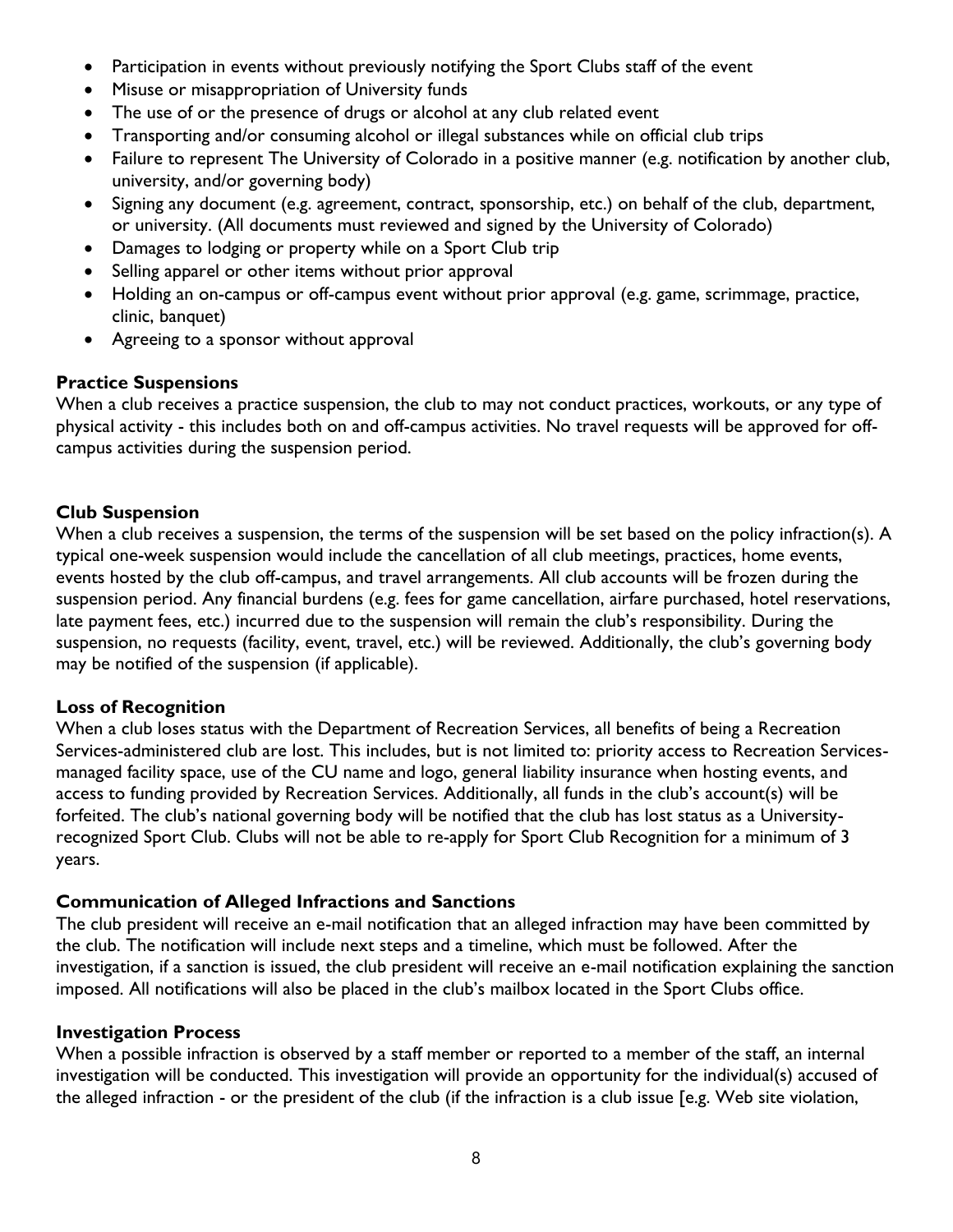etc.]) - to present their side of the story. Upon notification to the club of the infraction, the club will have five business days to arrange a meeting to discuss the infraction. Should the club choose not to meet for any reason, the infraction will be considered substantiated and a sanction issued.

# **Appeals**

Clubs wishing to appeal a decision regarding disciplinary action can appeal that decision in writing to the Associate Director of Programs with 72 hours of the initial decision. Reasons for the appeal must be clearly stated, along with an explanation of the consequences surrounding the situation. As a result of the appeal, the initial ruling may be upheld, modified, or rejected.

Any club that is suspended will forfeit their Student Fee allocation.

# **COACHES**

<span id="page-9-0"></span>Each Sport Club has the option to secure the services of a coach. If a club chooses to have a coach, it is the club's responsibility to find and recommend a qualified coach to the Sport Clubs Staff. Coaches may be paid for their contributions to the Sport Clubs program or serve on a voluntary basis. A coach may be a student, or a faculty or staff member; however, the individual does not have to be associated with the university.Every coach or volunteer must complete a background check and sign the Coach's Agreement and/or Volunteer Form.

## **Coach Duties**

- To be highly knowledgeable within his/her sport specific area.
- To abide by all of the rules and regulations of the University of Colorado, Recreation Services, the Sport Clubs program and the governing bodies of the particular sport.
- Primary role is to provide coaching and instruction. Participation in the sport is secondary and only allowed for coaches with a university affiliation such as a university employee or student. Club business matters must be handled by the student members with the coach serving only in an advisory capacity.
- To provide organized and safe training for all team members no matter the skill level.
- To promote good sportsmanship and safety on and off the field or court.
- To conduct oneself in a manner that reflects positively on CU.

# **Additional Information for Coaches**

- The Club or the Sport Clubs Staff may eliminate the coach at any time without cause or justification at their discretion. It is the right and obligation of the Sport Clubs program to protect the club and, if in the administrative staff's opinion, the coach or instructor is not working in the best interests of the club, the coach or instructor may be relieved of his or her coaching duties.
- Coaches who have completed all payroll forms and signed the Coaches Form are covered through workers' compensation if an injury were to occur.
- Volunteers are not employees of CU therefore not eligible for workers' compensation. In the event of an injury requiring medical care the volunteer's personal health insurance will be responsible for payment of all medical care.
- Coaches and volunteers must be recommended by club members and must submit a new Coach's or Volunteer Agreement Form each academic year to continue to coach. Annual continuation of coaching status is not automatic.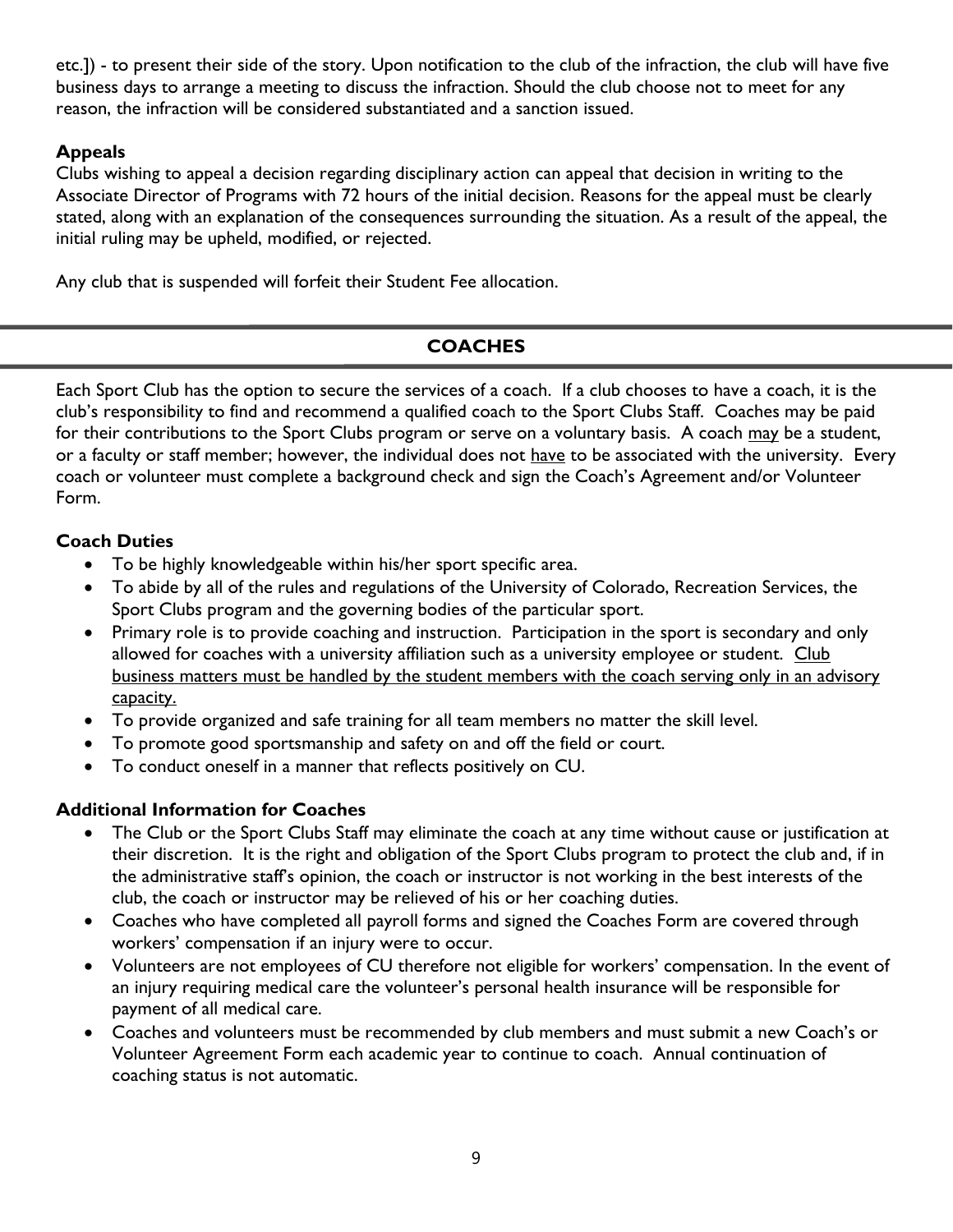## **Player/Coaches**

Club members may serve as both an active member and as a coach; however they must be aware of the difference between the two roles. Some national governing bodies of sports may restrict participants from serving in a player-coach role. Player-coaches must work with club officers to clearly delineate their roles prior to the start of the season. Player-coaches are still required to complete the Coaches Agreement Form. Note that player-coaches can be paid, however, payment may affect their eligibility within the sport's national governing body. Please consult with the sport's National Governing Body regarding eligibility prior to receiving payment for coaching.

#### **Financially Compensating Coaches**

All clubs may financially compensate coaches for their service and contributions to the club. Clubs must follow the following payment guidelines if they wish to financially compensate their instructors/coaches:

- o Clubs with less than agreed upon coaching fees in their student fee accounts are required to deposit appropriate funds to compensate coaches.
- $\circ$  Proposed coach's salaries over \$10,000 per year needs 2/3 majority of the current team roster with the approval of the Recreation Services Director for this proposal to pass. Agreed salary amounts are pre-tax.
- $\circ$  If a coach/instructor is terminated, resigns, or otherwise does not fulfill the terms of the contract, payment may be amended to an appropriate amount as determined by the club members and Sport Clubs staff.
- o A coach can only be compensated through the University of Colorado Boulder. They cannot be paid out of any outside account including a 501(c)3.
- oParking passes are to be purchased by the coach; not the Sport Club program or Recreation Services. It is not part of their employment compensation.

#### **Entry into the Rec Center**

A building pass may be issued to those who do not have any university affiliation or a current Recreation Services membership. The pass must be presented to the ID checker or swiped each time to allow admittance into the Student Recreation Center.

Any terminated coach will have their pass revoked and privileges suspended.

#### **Amorous Relationships**

Amorous Relationships between Sport Club participants and coaches is prohibited, as coaches hold evaluative authority over participants. The University of Colorado Policy on Amorous Relationships Involving Evaluative Authority provides that an amorous relationship constitutes a conflict of interest when one of the individuals has direct evaluative authority over the other. This policy requires that the relationship be disclosed to the dean, chair, or direct supervisor, and that the evaluative authority be eliminated. Members of the University community, whether faculty members, students, supervisors, or supervisees put academic and professional trust and ethics at risk when they engage in or initiate amorous relationships with individuals with whom they have a direct evaluative relationship. In such situations the integrity of academic or employment decisions may either be compromised or appear to be compromised. Such situations greatly increase the chances that the individual with the evaluative responsibility - typically a supervisor, coach, or faculty member - will abuse his/her power and sexually exploit the student or employee. Moreover, others may be adversely affected by such behavior because it places the faculty member or supervisor in a position to favor or advance one student's or employee's interest at the expense of others and implicitly makes obtaining benefits contingent upon romantic or sexual favors. For further information, call the Office of Discrimination and Harassment at 303-492-2127.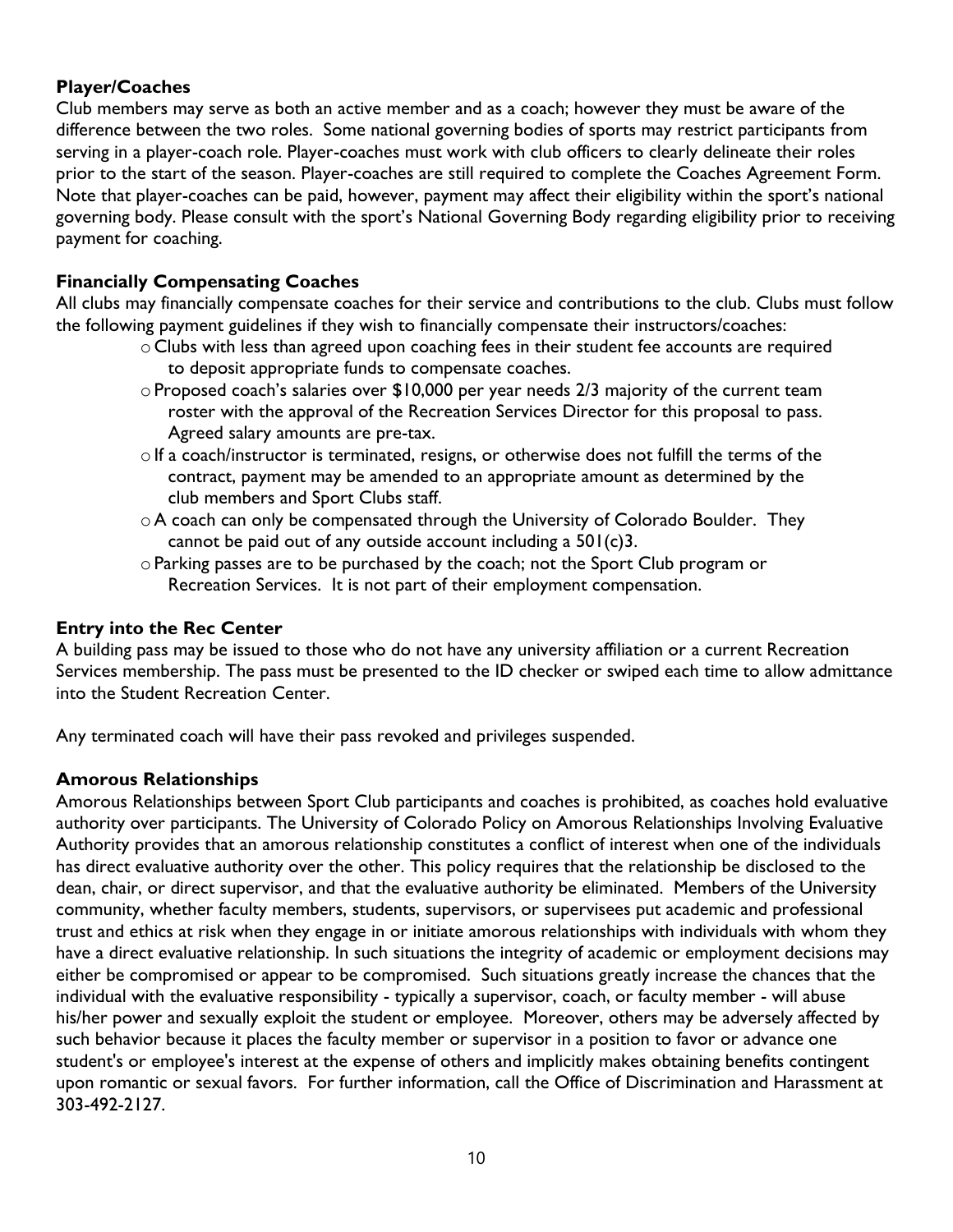# **SPORT CLUBS COUNCIL**

#### <span id="page-11-0"></span>**Representation and Requirements**

Sport Club Council exists to represent CU Sport Club teams and athletes while assisting Sport Club staff with program administration, providing feedback, insight and recommendations. The Sport Club Council meets during the school year (fall and spring), with no summer meetings. Representatives are elected by current Sport Club Council members and current Sport Club Student Athletes.

# **Council Membership Benefits of Service**

- Develop a further understanding of how the Sport Club program functions in conjunction with the University.
- Help influence administrative and financial decisions for the betterment of the Sport Club program.
- Learn how different Sport Club teams function, and apply different techniques from others to enhance your club.
- Create an internal community of Sport Club members with aspirations to impact the local community.
- Establish new relationships with different clubs teams and athletes.
- Further develop peer leadership and administrative skills.
- Establish professional relationships for resume content and professional recommendations.

## **Organization**

- There are six (6) Student Athlete seats on Sport Club Council. Sport Club Council will be supported by one or two Rec Team Sports full time employees.
- Only one member of a particular Club may serve on the Council at a time.
- In the beginning of the fall semester, an announcement will be made regarding recruitment and the application process for open seats on the Sport Club Council.
- Interested club members must submit an application to the Sport Club office for review and selection by the Sport Club Council.
- Sport Club Council seats will serve a two-year term beginning in the fall with an anticipated start date prior to October 1st.

# **Administrative Structure**

- The Sport Club Council will have a minimum of two meetings each semester.
- All regular council meeting minutes will be available to any person involved with the Sport Club program.
- Sport Club Council members are expected to attend each meeting. Please notify Sports Coordinator of absences in advance. Excessive absences may result in dismissal from council positon.
- Vacated seats will be filled as soon as possible. Each club has the opportunity to nominate one of its club members.

# **Sport Clubs Council Responsibilities**

Sport Club Council represents CU Sport Club teams and athletes. It is in the Council meetings where the Council communicates ideas or concerns to Sport Club staff. Sport Club Council responsibilities are as follows: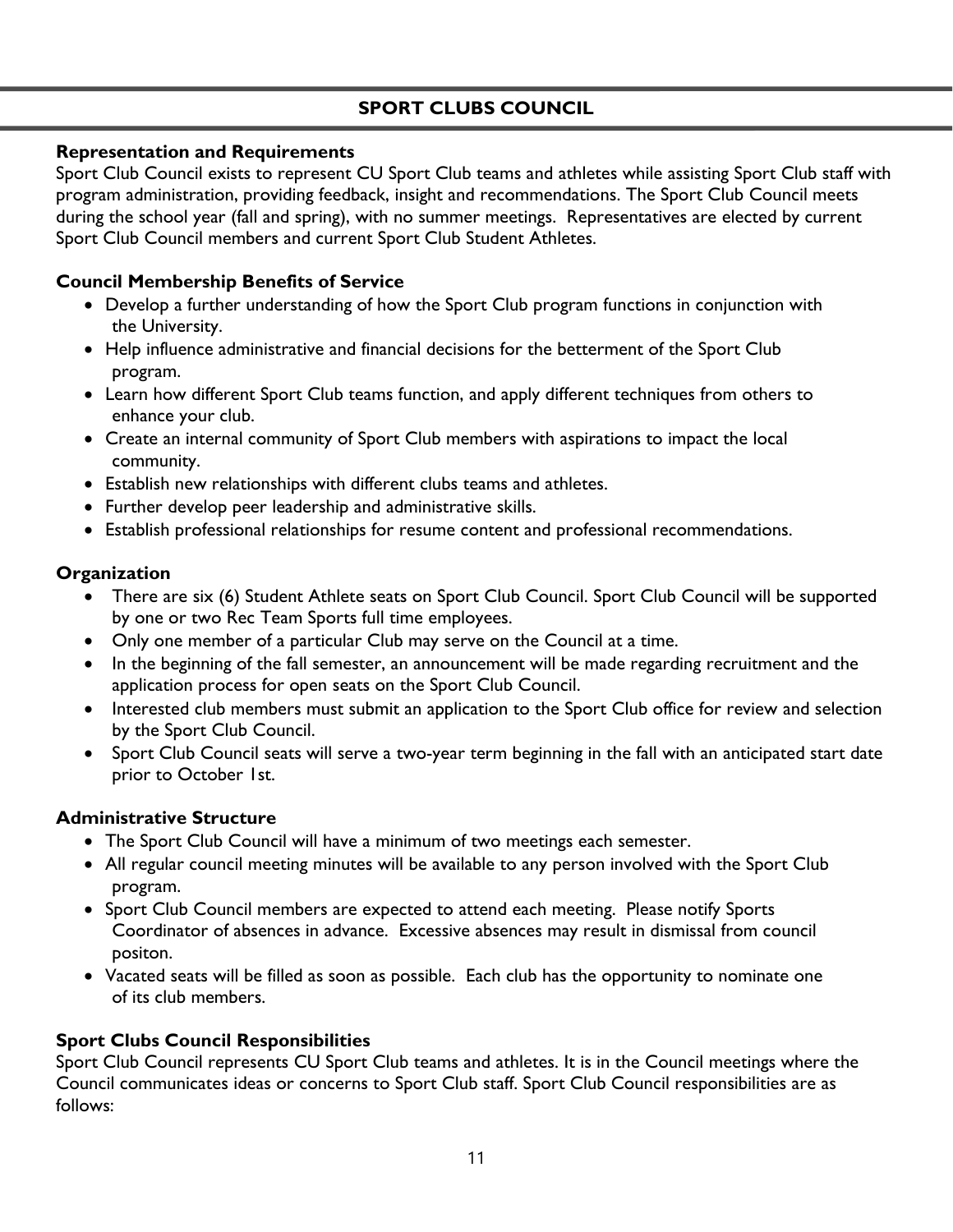- 1. Review new club applications and provide feedback on application material, requirements and fit for admittance into CU Club program, when program is accepting new clubs for consideration
- 2. Attend annual Club budget presentations for the following year and make recommendations and justification for allocation amounts.
- 3. Plan, organize, and implement the annual Sport Club appreciation banquet with Team Sports Professional Staff.
- 4. Review disciplinary issues and recommend sanctions accordingly.
- 5. Select and coordinator a community project in conjunction with the University or the City of Boulder for all CU Sport Club members to participate.

# **REQUIREMENTS FOR A SPORT CLUB**

# <span id="page-12-0"></span>**New Sport Club Application**

To start a new sport club team please first fill out the application here: https://form.jotform.us/71594225931156. Please note that applications are accepted at any time, however, new applications will only be reviewed at the end of the spring semester. Decisions on new clubs will be made over the summer and any clubs that are approved will be able to being operation that fall. New clubs will not be able to request funds for their first year of operation.

# **Criteria for Sport Club Teams**

- New club teams should be an established Registered Student Organization for a minimum of two academic semesters.
	- Teams should have a specific need related to the team functions for Recreation Services facilities
		- o Required space should be something not easily obtained elsewhere i.e. pool, field, ice rink, etc.
		- o Meeting room space would not qualify
- Teams should need significant campus resources that Registered Student Organizations are not eligible
- Teams may also fit with Sport Clubs if their National Governing Body has any specific requirements or guidelines

# **Demonstration of Organization**

All clubs must have the following on file:

- oBudget and due structure
- oMembership and try-out requirements
- oDecision making policies and procedures
- oElection policies and procedures
- oTransition of leadership procedures
- oDefinition of officer and member expectation and responsibilities
- oMeeting protocols

#### **Demonstration of Interest**

All members must be fee-paying students, faculty, or staff of the university or members of the Recreation Center with the majority (at least 75%) being students. Clubs must submit a list of names and signatures with CU ID numbers of at least ten active members to be considered.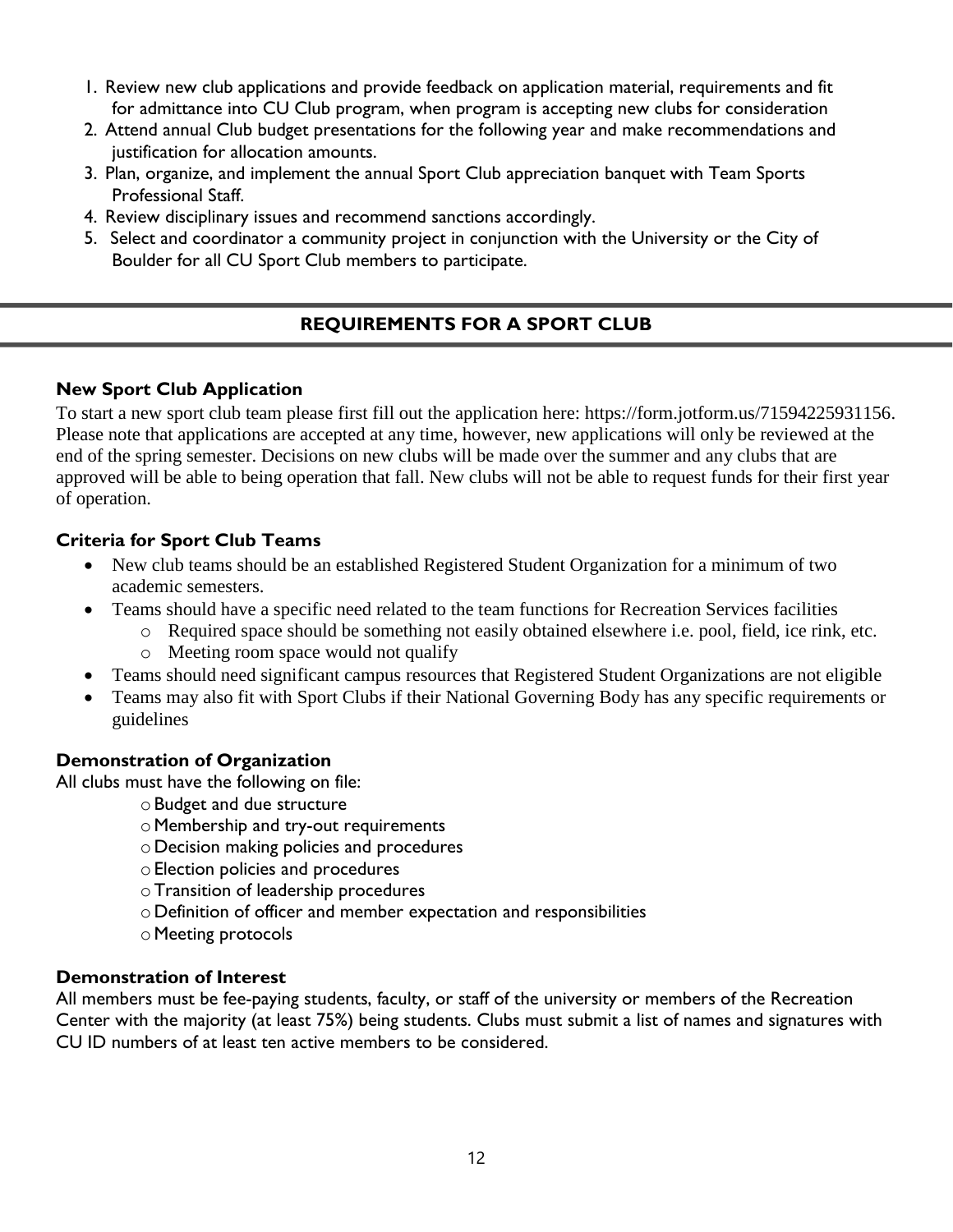#### **Demonstration of Need**

Sport Clubs need to document that interest in their sport is not being adequately met by existing campus programs.

#### **Demonstration of Safety**

A club needs to demonstrate that the welfare of its members is safeguarded. There should be a risk management plan detailing the level of perceived risk, potential causes of injury, and procedure to follow in case of accidental injury. Moreover, evidence should be presented showing well-qualified instructors, the existence of safe equipment, the supervision of practice, and competitive sessions.

#### **Demonstration of Financial Stability**

Sport Clubs must demonstrate the ability to be financially self-reliant and must continue operating in such a capacity.

# **BUDGET CRITERIA**

#### <span id="page-13-0"></span>**Tier 1 = \$3,601 - \$5,500**

- Have a National Sports Affiliate.
- At least 40 active members who are full-time, fee-paying students at CU-Boulder, or two competitive teams (even if total number of athletes does not amount to 40).
- Compete in a local or regional league or other organization with scheduled games or competitions.
- Have at least 12 organized scheduled games or competitions, 8 of which must be at the collegiate level. A full day's events are counted as a single competition; therefore, regardless as to the number of competitions participated in during the course of a day, that day only counts as one competition. A competition may only be counted towards the total if at least ten percent of team members participate.
- Fundraise an amount that equals or exceeds student fee allocations.

#### **Tier 2 = \$1,801 - \$3,600**

- oBe a part of a National or Regional Association.
- o Have at least 24 active members who are full-time, fee-paying students at CU-Boulder, or 2 competitive teams.
- o Have at least 10 organized scheduled games or competitions, 5 of which must be at the collegiate level. A full day's events are counted as a single competition; therefore, regardless as to the number of competitions participated in during the course of a day, that day only counts as one competition. A competition may only be counted towards the total if at least ten percent of team members participate.

oFundraise an amount that equals or exceeds student fee allocations.

#### **Tier 3 = \$0 - \$1,800**

- Have a minimum of 18 active members who are full-time, fee-paying students at CU-Boulder.
- Have 5 organized scheduled games, competitions, or events, 3 of which must be at the collegiate level. A full day's events are counted as a single competition; therefore, regardless as to the number of competitions participated in during the course of a day, that day only counts as one competition. A competition may only be counted towards the total if at least ten percent of team members participate.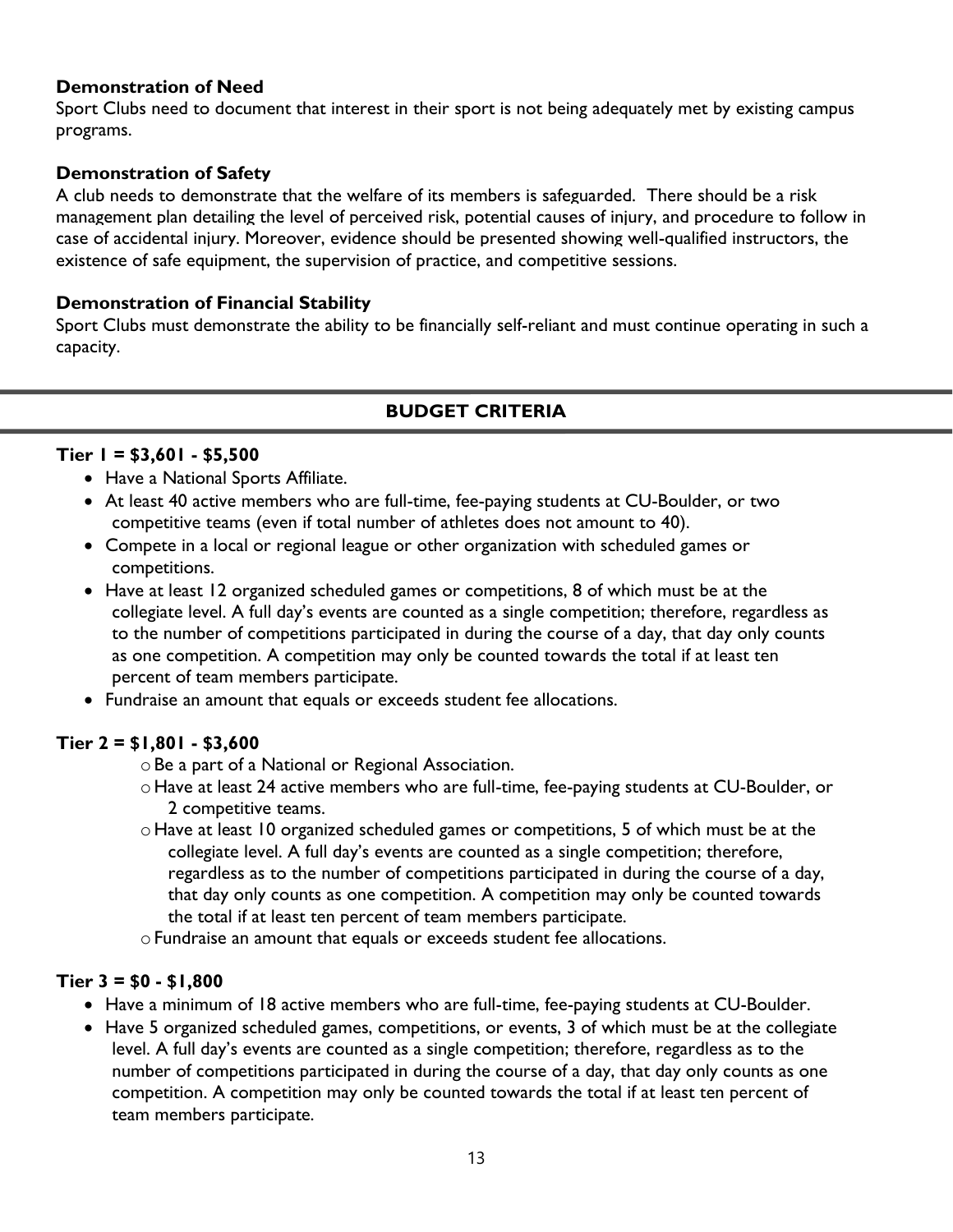Fundraise an amount that equals or exceeds student fee allocations.

#### **Tier 4 = \$0**

- Have a minimum of 12 active members who are full-time, fee-paying students at CU-Boulder.
- Have 2 organized scheduled games, competitions, or events.

## **RECOGNIZED SPORT CLUBS**

<span id="page-14-0"></span>Sport Clubs have access to many university resources and benefits. These resources and benefits are a privilege and not guaranteed due to budgetary constraints, club standing, availability, and other factors. Some examples include:

- $\circ$  Use of Recreational Services facilities for practices and/or competition in approved activity areas, field space, locker rooms, and meeting places.
- oAbility to represent The University of Colorado in local, regional, national, and international competitions.
- oAbility to use approved CU marks and logos on all advertising, marketing, promotional or fundraising materials related to a sponsored activity.

# **REQUIREMENTS FOR EXISTING CLUBS**

#### <span id="page-14-1"></span>**Contact Information**

Club officers must provide the Sport Clubs office with updated officer contact information. Contact information includes officer's first and last name, club position held, email, and phone number. Contact information will not be given out publicly and will only be used for necessary correspondence. Any changes or revisions must be submitted to the Sport Clubs office.

#### **Fall/Spring Mandatory Meeting**

The Club's President and Treasurer must attend the mandatory officer training at the beginning of each academic year. All other club officers are strongly encouraged to attend.

#### **Coaches/Volunteers**

All coaches and volunteers must read and sign the Coaches Agreement Form and turn it into the office by the established deadline.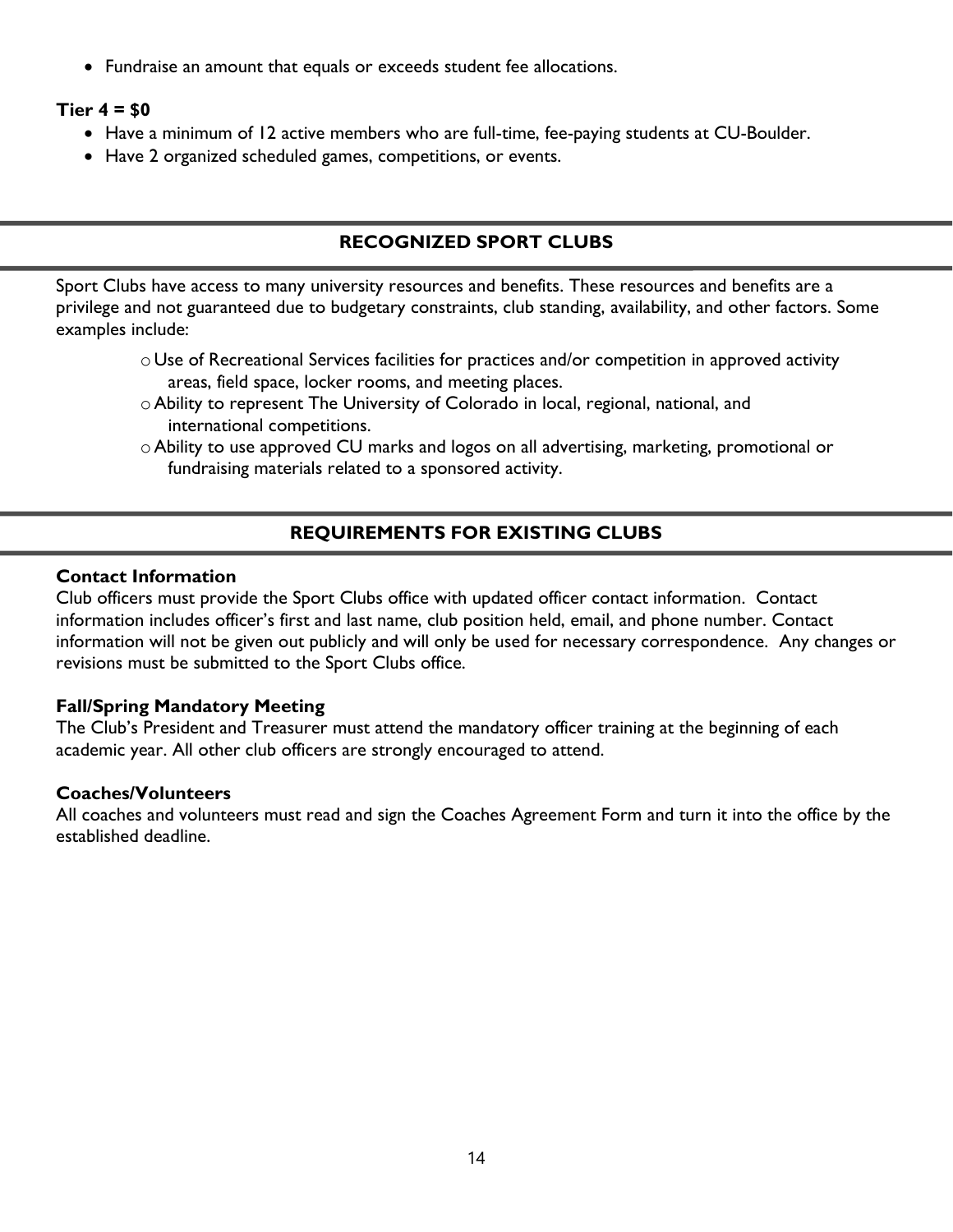#### **Waiver Forms**

Each club member must sign a waiver. The club officers are responsible for ensuring that each member has signed this form whether the individual intends to compete all year or not.

The purpose of the Sport Clubs waiver is to make the participant aware that playing or practicing in any sport can be a dangerous activity involving risks of injury.

If a waiver form is not on file for a club member, the individual will not be considered a member of the club. A name on the roster without a waiver does not qualify that individual as a club member. Only individuals with both a completed up-to-date waiver and name on the roster will be considered an active member of the club. The waivers must be completed annually on the academic year.

## **CLUB LEADERSHIP AND ADMINISTRATION**

#### <span id="page-15-0"></span>**Council Meetings (monthly)**

The purpose of the Sport Clubs Council is to bring forth ideas to the Sport Clubs professional staff to help promote, develop, and assist the Sport Clubs. The Sport Clubs Council is a great leadership and organizational development opportunity for students on the council.

#### **Club Meetings with a Sport Clubs Staff Member (monthly)**

It is mandatory that the club arranges a meeting with their assigned Sport Clubs professional staff person each month throughout the fall and spring semesters. Clubs must be represented by a minimum of the club's president and treasurer during each meeting. Additional club members may also attend. During monthly meetings the club representatives will discuss upcoming dates and deadlines, provide updates on priorities, and enhance club administration and communication. These club representatives will provide updates and are encouraged to bring topics and items regarding the club for discussion and review.

#### **Semester Reports**

The club officers must submit a semester report at the conclusion of the fall and spring seasons. The report will include information about the semester's activities, participation counts, event outcomes, and financial status.

#### **BUDGETS**

#### <span id="page-15-1"></span>**Sport Clubs Budgets**

Budgets are used as an instrument to plan for future events, provide an accurate historical record for new officers, and finally as a means to determine to what extent support is needed in the form of an annual allocation.

#### **Budget Requests**

Approved Sport Clubs are eligible for financial support from student fee funds. A budget request must be submitted by the designated deadline each year to receive consideration for funding for the upcoming fiscal year.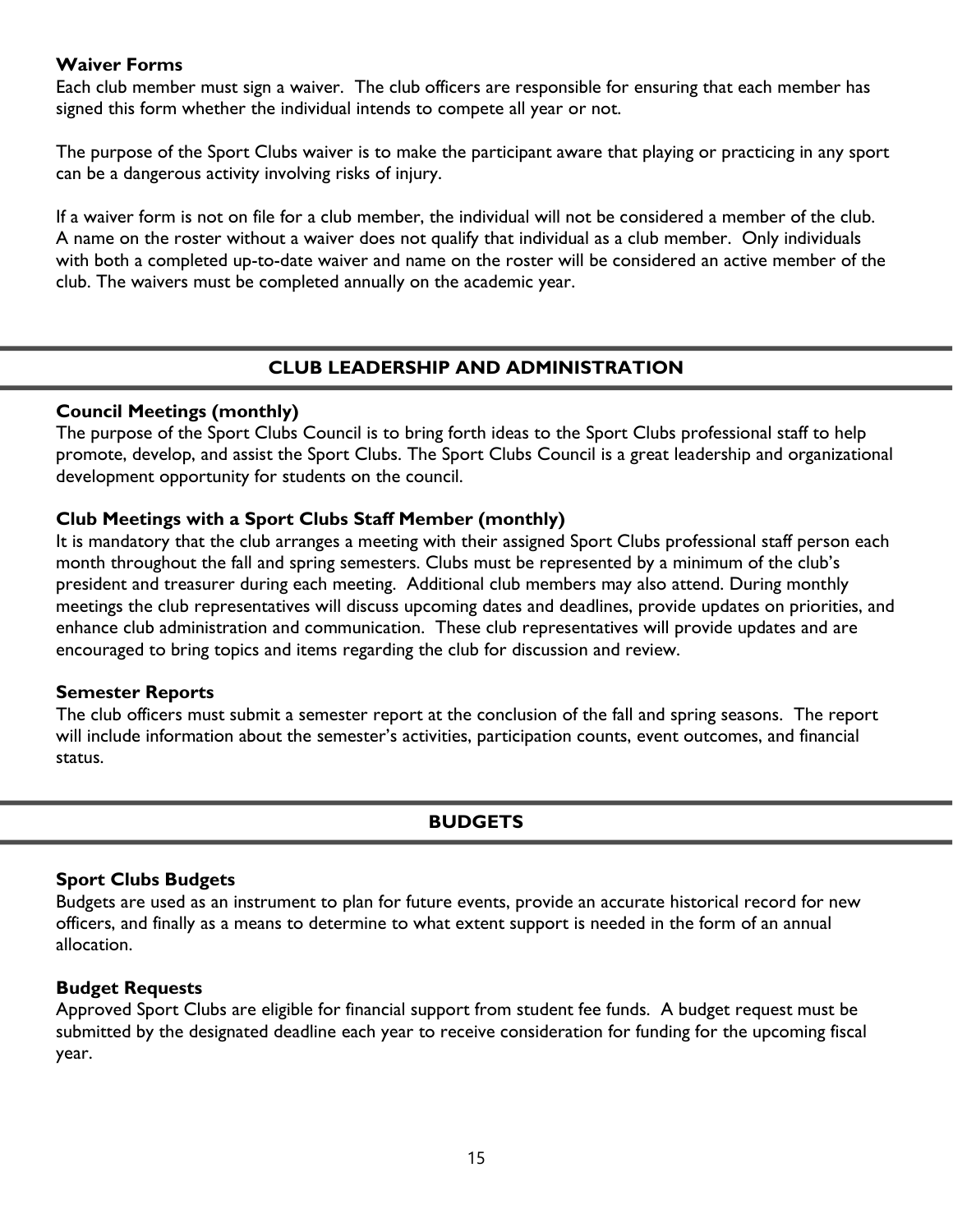The budget request is divided into four major categories: (1) Fees, (2) Personnel, (3) Equipment, and (4) Travel. A detailed list and justification of what the funds will be used for are part of the overall Budget Request.

# **Budget Presentations**

In addition to submitting a written Budget Request, all clubs must present their budget to the Sport Clubs Council and the Sport Clubs staff in the spring semester. Each club is allotted 10 minutes to present which includes questions.

Presentations should include a brief description of the club, recent successes of the clubs, and justification of each line expense that is being requested. Clubs that do not schedule or attend their assigned presentation times will not receive an allocation for the following year. Clubs that do not wish to request an allocation still need to present in front of the Sport Clubs Council.

## **Budget Request Procedure**

The procedure for budget requests is as follows:

- 1. Secure budget request forms
- 2. Develop a budget projection for the coming year
- 3. Complete and return forms together by the designated date.
- 4. Prepare and present a budget request to the Sport Clubs Council and Sport Clubs Staff.
- 5. The Sport Clubs staff and Sport Clubs Council will review budget proposals. Approval of each budget is based on the following criteria.
	- a. Number of participants
	- b. Consistency of previous years' requests with actual expenses
	- c. Equipment needs
	- d. Extent of travel to competitions, clinics, and seminars
	- e. Required payments for facilities, equipment, supplies, etc.
	- f. Payments to officials and other personnel
	- g. Projected fundraising activities
	- h. Current and anticipated growth
	- i. Attendance at monthly meetings
- 6. The club will be notified of their allocations for the next fiscal year by the end of the spring semester. The funds for the next fiscal year will not be available for use until after July  $I^{st}$  each year.

#### **Special Request**

The Sport Clubs Council and Sport Clubs staff shall review all requests for additional funding from any Sport Clubs.

Special Requests decisions shall be based on the following criteria:

- 1. Number of members participating in the special event.
- 2. Circumstances surrounding the need for additional funding.
- 3. Average cost per person for the requested equipment.
- 4. Other established special request guidelines.

Special Requests can be applied for throughout the year by clubs seeking funding for unforeseen travel or equipment costs. Clubs may only be approved for one special request per year; therefore clubs are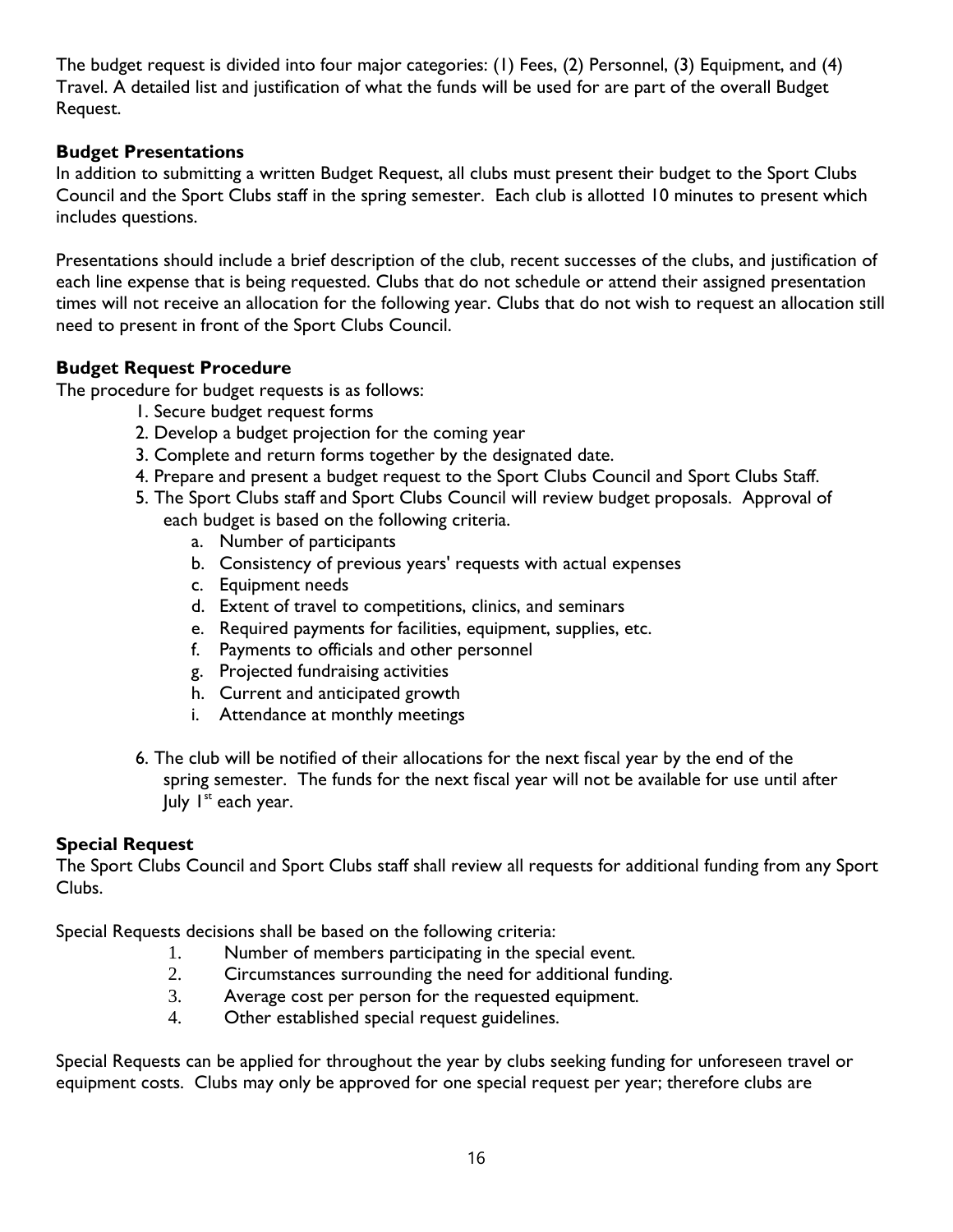encouraged to be mindful of their initial requests. All Special Requests will be reviewed by the Sport Clubs staff. Special Requests are funded by the Optional Student Fee.

# **FINANCIAL OPERATIONS - INCOME**

#### <span id="page-17-0"></span>**Sources of Income**

Income generated by the clubs is considered University income.

#### **Examples**

- oDues are established by each club and are usually the primary source of income.
- oSeeking donations and gifts from family, friends, and alumni of the University may be a good source of income for any club. All such campaigns must be approved and coordinated with the Sport Clubs staff.
- oFundraising is encouraged, but must remain within the guidelines of University policy. More information can be found at: http://www.cu.edu/controller/accountinghandbook/fundraising-events-effective-date-040112
- oProceeds from the sale of merchandise including apparel, bumper stickers, insignias, visors, coats, jerseys, etc. are income. The Sport Clubs staff must approve all sales. Approval to use University logos will involve payment of a royalty fee.
- $\circ$  Solicitation of sponsorships: The Sport Clubs staff must approve all sponsorship arrangements.

#### **Bank Accounts**

University policies and procedures must be followed when determining what type of account your club's income may be deposited.

#### **Personal Bank Accounts**

Clubs may not use an individual member's personal bank account. A voluntary association of individuals, such as your student organization, operates in the name of the entity and not in the name of the individuals who are part of that organization. This means that the business records for the organization must be maintained in the organization's name and not in the name of an officer.

#### **Outside Bank Accounts**

CU-Boulder Sport Clubs are not permitted to maintain non-university funds in off campus accounts per University policy. An "outside" account is an organizational banking account, separate from university accounts, set up with a bank, credit union, or other financial institution.

#### **Internal Sport Club Account(s)**

The designated team representative and the Sport Clubs staff manage all allocations in the clubs account. Most clubs are given an allocation annually.

Any club wishing to make a purchase must submit a request to the club office. All purchases MUST be preapproved. Club funds may not be used if the purchase is not pre-approved. Notification will be given to the clubs if they will be allowed to be reimbursed for expenses. The payment or reimbursement process will take anywhere from two to six weeks.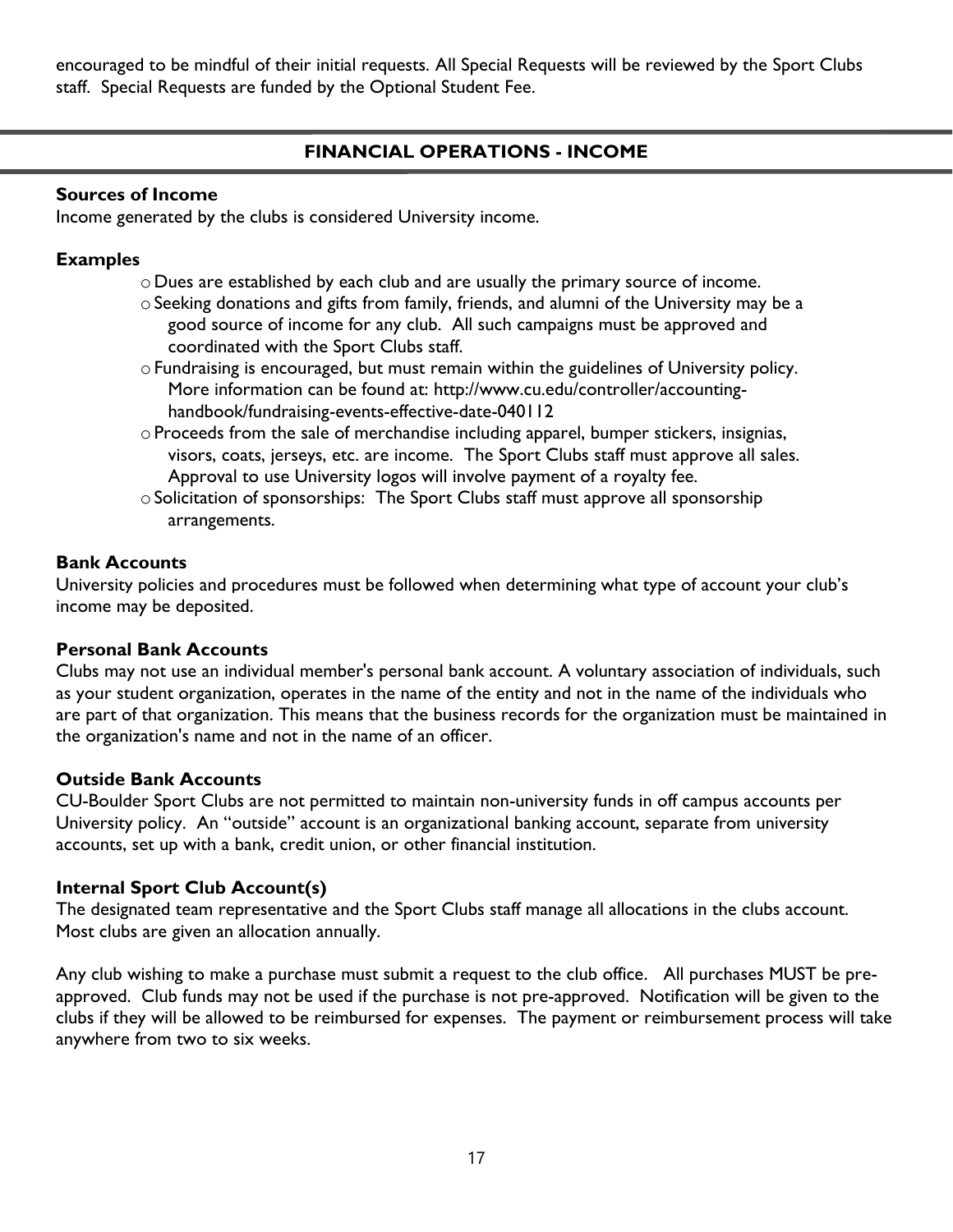## **University Gift Accounts**

The Sport Clubs staff manages the gift accounts. All clubs are eligible to open a gift account. This account is available from the University to hold donations that may be tax-deductible to the donors. Donors may specify what the funds can be spent on. All expenditures from this fund must also be pre-approved and reimbursements follow the same policies as other funds. Balances at end of the fiscal year roll forward.

#### **CU Foundation Gift Accounts**

The Sport Clubs staff manages foundation accounts in conjunction with the CU Foundation. Accounts are set up through the university with the CU Foundation. Funds are available for use through a university account linked to the CU Foundation account. This account holds donations that may be tax-deductible to the donors. Donors may specify what the funds can be spent on. All expenditures from this fund must also be pre-approved and reimbursements must follow the same policies as other funds. Balances at end of the fiscal year roll forward.

## **Crowdfunding Accounts**

Crowdfunding is the practice of funding a project or venture by raising monetary contributions from a large number of people, typically via the internet. CU-Boulder offers this opportunity for Sport Clubs. There is an approval process which begins with the Sport Clubs staff. All video clips are required to begin with an acknowledgement of CU Sport Clubs and end with an acknowledgement of CU Recreation Services.

## **Outside 501(c)3 Organization and Booster Clubs**

The University of Colorado Boulder is not associated with any booster clubs or 501(c)3 organizations whose purposes are for the support of sport club activities. Contribution or donation to these entities is not considered a charitable contribution to the University of Colorado Boulder. Sport clubs members, officers, and coaches are not to be directly involved in the operations of these entities (e.g. serving on the Board). Members may not be dues-paying members of these organizations. Members, officers, and coaches may not be employed by, or otherwise receive financial compensation for services rendered from these organizations, and must obtain pre-approval from the Sport Clubs staff to attend events/meetings organized by these organizations.<sup>1</sup>

#### **General Dues Refund Policy**

Any club member wishing to receive a refund of club dues must contact the officers for their team. The officer board will evaluate refund requests on a case by case basis. If officers approve a refund they will notify the Sport Club office via email (so we have a written record) and then the Coordinator for the team completes and signs a refund authorization form for Accounting to process.

Please note that not all refunds will be approved. Officer boards will take into account the following (this is not an exhausted list): cost of equipment received and cost of any travel in which the athlete participated.

#### **Club Operation Suspended - Dues Refund Policy**

If a sport club season were to be cancelled or suspended prior to completion of the season, refunds will be considered on a team by team basis. The officer board for each team will determine final expenses for the year and make a decision on how much, if any, dues payments should be refunded. Refunds will be processed equally among all active members, by credit card refund or mailed check in a timely manner.

 $\overline{a}$ <sup>1</sup> This information has been reviewed and approved by the University of Colorado's Legal team.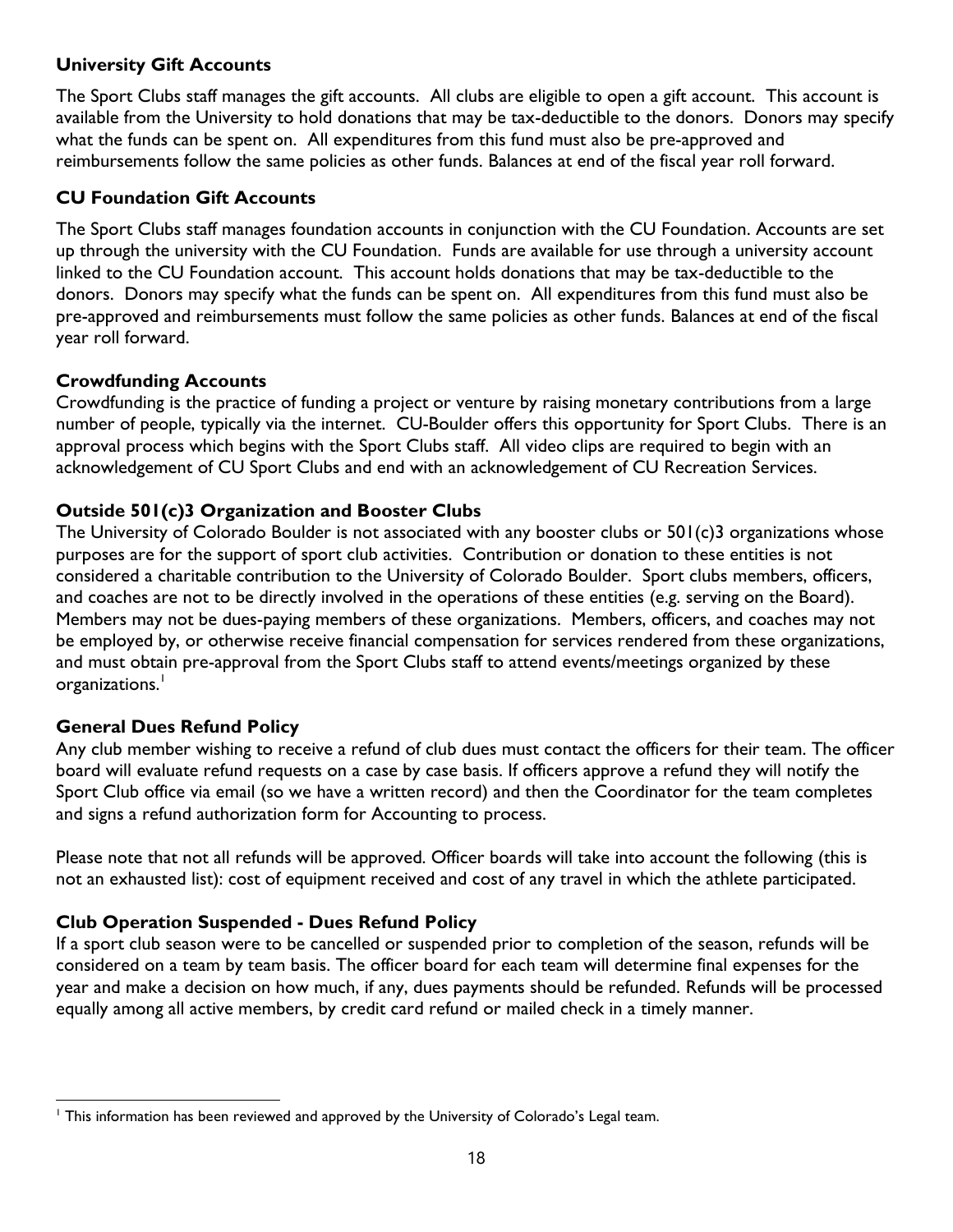# <span id="page-19-0"></span>**FINANCIAL OPERATIONS - EXPENDITURES**

When determining what your club will spend money on, it is imperative that you follow University of Colorado guidelines and procedures. The Sport Clubs Staff will determine the appropriateness of all expenditures - unauthorized expenditures will be subject to sanctions.

To avoid complications, prepare expected purchases and discuss them with your assigned Sport Clubs staff member when your club comes in for its monthly meeting.

#### **Reimbursement Procedure**

In the event that personal funds are used to cover an approved club expense, you may be reimbursed for the total. In order to be reimbursed, you will need to submit the following documents online:

- 1. The original, itemized receipt. $2$
- 2. Information about the event, and an explanation of its relevance to club operations.
- 3. Proof-of-payment.<sup>3</sup>
- 4. Completed reimbursement request
- 5. Reimbursement authorization form which must be completed by an officer of the club

Reimbursements will only be completed for purchases that have been authorized by a Sport Clubs Staff member.

## **Entry Fees/Memberships**

To pay entry and membership fees, contact the organization that will be accepting the payment and obtain an invoice, along with the vendors preferred method of payment, to submit to the Sport Clubs Office.

# **Travel**

To pay for travel-related expenses, your club can use a University of Colorado-issued Travel Card. This card may not be used for airline tickets or hotel incidentals (movies, internet, and room service).

You must collect itemized receipts for all purchases on your CU travel card. Failure to turn receipts in to the Sport Clubs office will result in club sanctions and the potential loss of your CU travel card. You may bring physical copies to the office, or you can upload them digitally to Concur.

Prior to traveling, submit a travel roster and itinerary\* to the Sport Clubs office seven days prior to departure – follow the format provided on the online form. These documents will be used to corroborate your expenses. Your itinerary should include:

- Dates and times of travel
- Method of travel
- Names and locations of hotels and competitions
- Cost projection and expected reimbursements
- Contact of club member who will be on the trip.
- If in doubt, details about the following: who, what, where, when, why, and how.

\**Travel rosters should be submitted online via Do Sports Easy [\(https://www.dosportseasy.com/cusportclubs/\)](https://www.dosportseasy.com/cusportclubs/).* 

 2 Itemized means that the item, quantity, and unit price must be clearly listed on the receipt. Receipts that list a lump sum of all items purchased will not be accepted.

<sup>&</sup>lt;sup>3</sup> Proof-of-payment is most often provided as a copy of the payment card used on the purchase. In the event that a check is used, further clarification such as a copy of the check and a bank statement may be required. **DO NOT USE CASH.**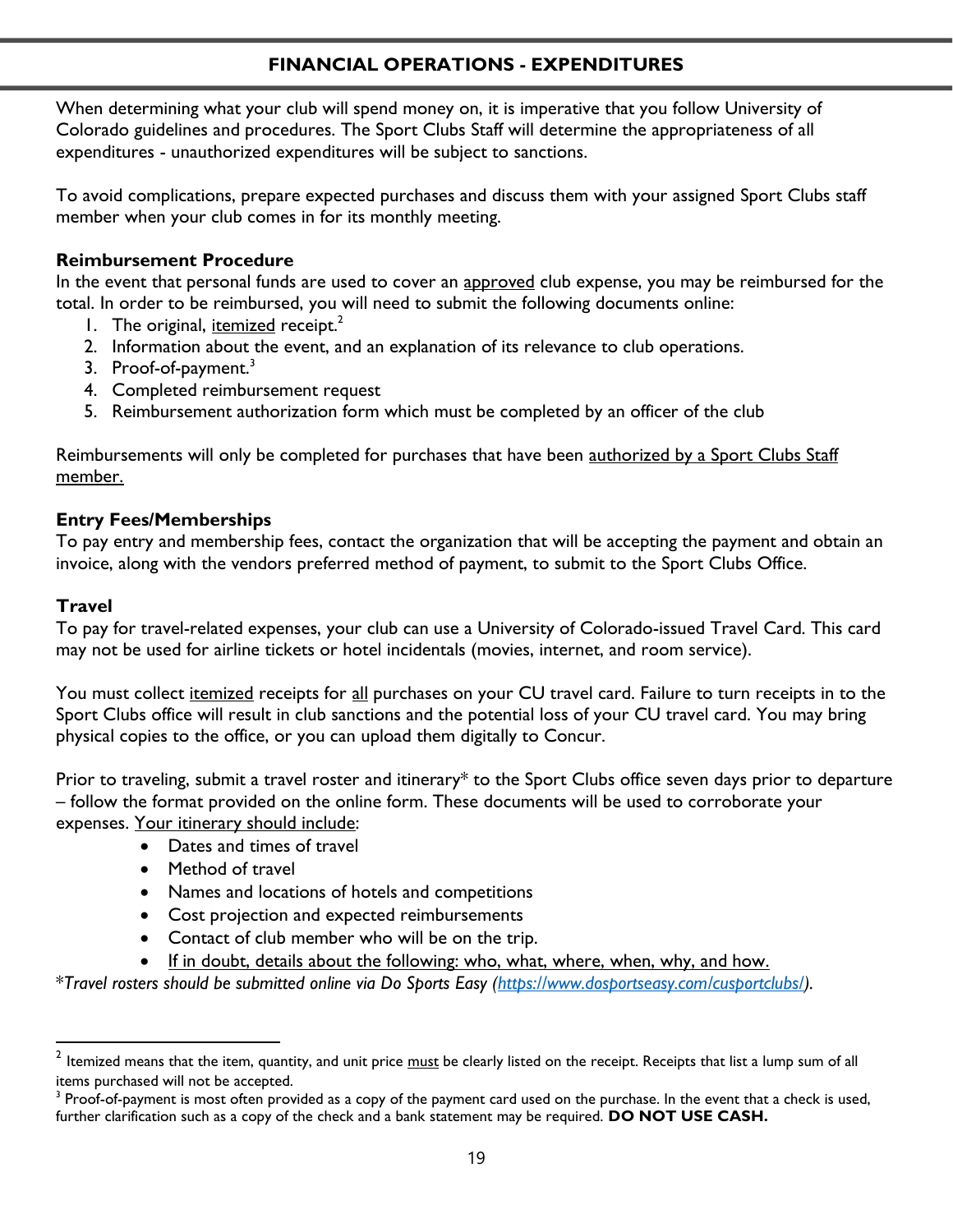Upon your return, you will need to gather all receipts for purchases made with your travel card. All reimbursements requests require a reimbursement request form to be filled out. In order for a reimbursement request to be authorized, itemized receipts, a reimbursement request form, reimbursement authorization form, and proof of payment must be provided.

#### **Equipment**

When you want to purchase equipment, you should speak with a Sport Clubs staff member to discuss what you would like to buy and how it benefits the club. Purchases must be made by a Sport Clubs staff member – unauthorized purchases will not be reimbursed and will be subject to sanctions.

Purchases using trademarked university logos will need to go through a licensed vendor. If a vendor that you want to use is currently unlicensed, instruct the company to email the Director of Licensing to go through the licensing process. If you are unsure, contact a Sport Clubs Staff member for clarification.

## **Tax-Exemption**

Clubs may purchase goods tax-free within the State of Colorado as long as it is for club-related business. To utilize the university's tax-exempt status, all purchases must be made on behalf of the club by the Department of Recreation Services. Any items that are kept by club members will be taxed following the transaction. Please contact a Sport Clubs Staff member for more information regarding tax exemptions.

# **FUNDRAISING**

<span id="page-20-0"></span>Teams must fundraise an amount equal to or greater than their student fee allocations. Fundraising activities must remain within the guidelines of University policy and the Student Organizations Resource and Policy Guide.

# **Approval**

Clubs must fill out a Fundraising/Special Event request for all fundraisers. It must be turned in to the office at least two weeks prior to the event.<sup>4</sup>

#### **Event Fundraisers**

Sport club teams are not able to work for a company outside of CU as a way to fundraise for the team. This includes but is not limited to: working for local races, working to setup/tear down for special events on campus that are run by an outside company, working concessions at CU athletics. Teams can still work for CU Athletics or CU Recreation Services. Talk to the Sport Clubs staff about some of the most widely used fundraisers by clubs.

Any functions that involve the sale or distribution of alcohol are against University policy. In no way may clubs sell, distribute, or promote alcohol or tobacco as a fundraiser.

#### **Raffles**

Raffles are considered a form of gambling and are not permissible as a fundraiser.

 $\overline{a}$ 4 Fundraisers completed through a third-party often require contracts; **DO NOT SIGN THEM.** They must be reviewed and signed by university personnel. This also applies to any contracts pertaining to sponsorships.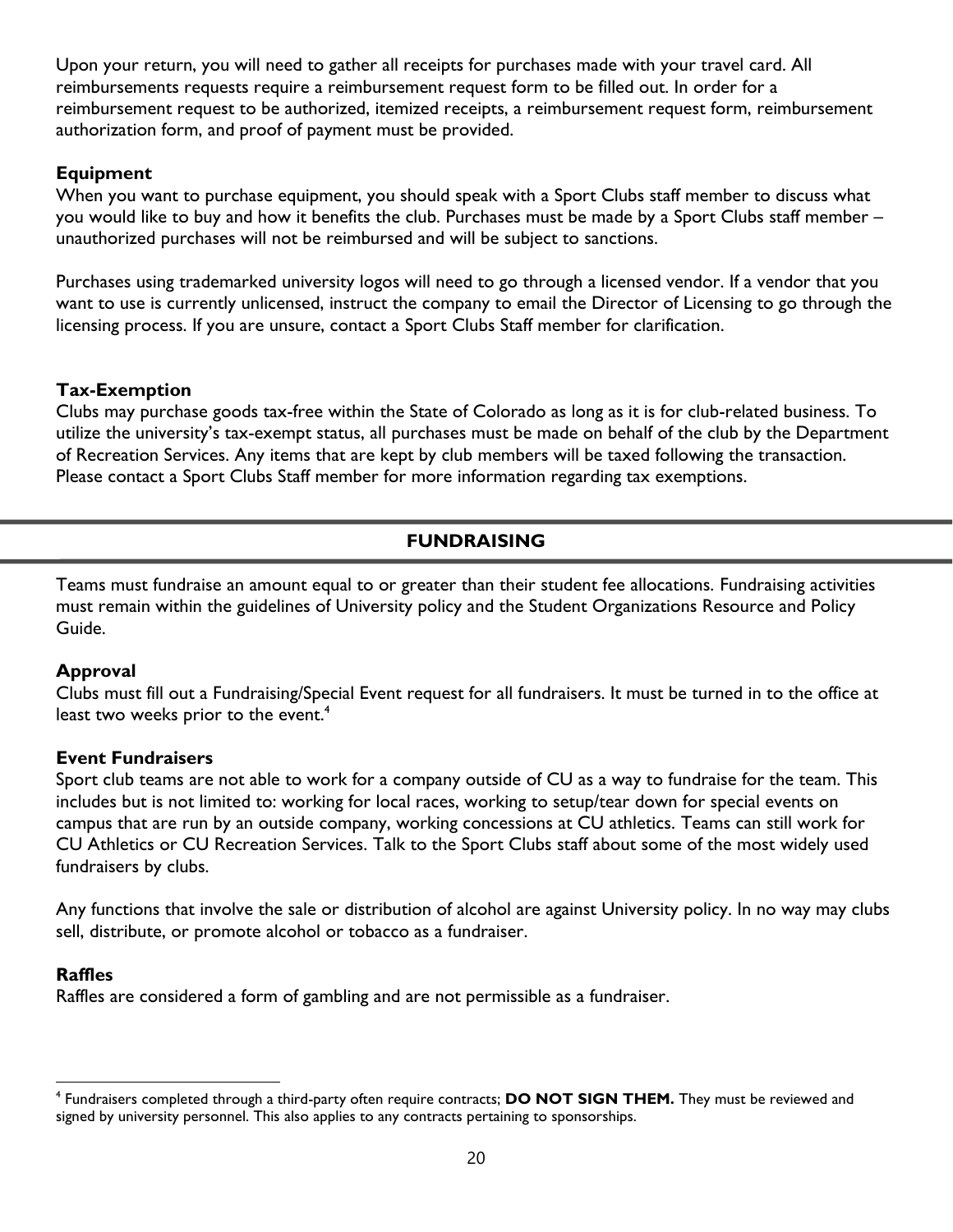#### **Commercial Sponsorships**

If a club accepts a corporate/business contribution for its activities, the recognition of that contribution must follow university policies:

- When recognizing contributions from businesses to a student organization program, the business name must be secondary on the event publicity. The event is sponsored by the student organization, not the business!
- Businesses may NOT capitalize on the event through naming rights; however they may place banners on location, and they may sell or giveaway products or coupons. Sponsoring businesses may place their logo on t-shirts or other items the club has decided to sell for fundraising.
- If an organization is interested in sponsoring the club as a whole, it may do so through giving special discounts, listing its logo on t-shirts, and/or being recognized on a club banner. Sponsors cannot express sole ownership over or receive contracted benefits with a Sport Club.
- If the business has standardized publicity pieces, they may have to be altered for use on this campus.

## **Monetary Donations/Letter Drives**

All letter writing campaigns must be pre-approved by the Sport Clubs staff. Clubs looking to engage in a letter writing campaign should know the following:

- o University letterhead may be used (depending on the number of letters to be sent).
- oPostage costs must be covered by the club.
- $\circ$  All checks must be made out to CU Recreation Services with the club's name in the memo line.
- $\circ$  Monetary donations from alumni, parents, businesses, etc. are tax-deductible; letters will be mailed on the club's behalf after receiving donation.
- oAll donation checks must be mailed directly to the Sport Clubs Office or the CU Foundation.
- oFunds may only be deposited into the club's gift account as they are considered University funds.

# **PRACTICES**

#### <span id="page-21-0"></span>**Practice Schedules**

At the end of each semester, clubs are required to submit their ideal practice times and days. Based on the amount of requests and facility space, clubs may need to be flexible with their dates, times, and location.

#### **Inclement Weather (Please see additional information on page 29)**

In cases of inclement weather or unplayable field conditions, staff will attempt to notify clubs of practice cancellations. Every effort will be made to announce decisions in a timely manner. If practices begins the team must discontinue practice is the field becomes unsafe for play.

# **UNIVERSITY FACILITIES**

#### <span id="page-21-1"></span>**Facility Policies**

When using any facility, leave it in a state that is better than when you arrived. Clean up all trash and place it in the proper receptacles.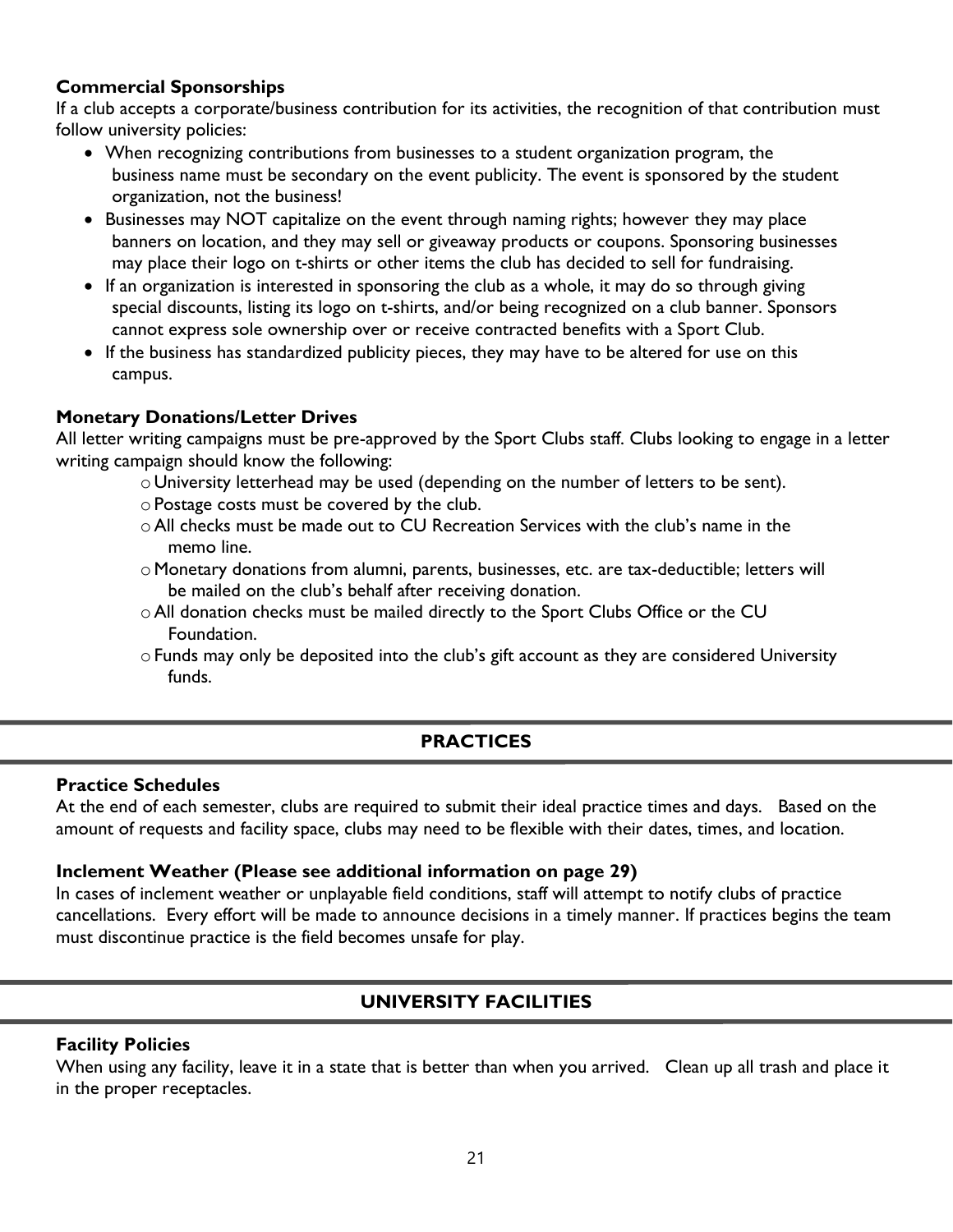#### **Sport Clubs Using Outdoor Spaces**

Clubs that predominantly play their sports outside should make every attempt to practice outside in lieu of inside. Inside space is limited as there are many other student users enjoying the Recreation Services facilities.

## **Outdoor Fields**

When an activity is canceled due to inclement weather, clubs and participants must stay off the fields. Damage that is done to the activity space impacts not only your team but the entire Sport Clubs program, but also the Intramural Sports program and the campus community. One hour of playing in the mud can ruin an entire field for 2-3 years. Please help us to preserve the limited amount of outdoor space that is available to us for our programs.

No dogs are allowed at the fields.

#### **Lining of Fields**

Recreation Services is aware of the Sport Clubs field lining needs. If there are unusual circumstances, please allow two weeks for your request to be accommodated.

#### **Facility Supervisors**

The Facility Supervisor is the acting building manager on duty. Please request the assistance of the Facility Supervisor if there is a problem with the way the facility is set-up, if someone else is using the reserved space, or if there are maintenance issues. The Facility Supervisor also has the final authority in all building matters. If a club or club member is found using an unauthorized space, they will be removed by the Facility Supervisor. Please defer to the Facility Supervisor in all emergency situations inside the Recreation Center.

# **EQUIPMENT**

<span id="page-22-0"></span>The Sport Clubs program will assist clubs in securing needed equipment to adequately and safely practice their respected sports. Services and supplies needed to maintain the club equipment can be paid for with club funds, once approved by the Sport Clubs staff. Club equipment is to be used exclusively for the benefit of the club and must not be removed for the personal benefit of any club member. It is the club's responsibility to maintain all club equipment.

#### **Purchasing Equipment**

Equipment purchases shall be limited to those which are retained by the club and used only during club activities. University funds should not be used to purchase personal items which are used exclusively by one individual. Equipment purchases should be considered in relation to the club's current inventory and its necessary maintenance and/or replacement costs.

Be aware that delays can be caused by unresponsive vendors, shipping time, out-of-stock items, etc. Clubs need to allow for additional time in these situations. Allow at least 2 weeks for any purchase to be approved and processed. This is especially important if the club needs a certain item by a specific date. Clubs must plan accordingly and well in advance.

Delivery instructions must state that the equipment is to be delivered to:

CU Rec Services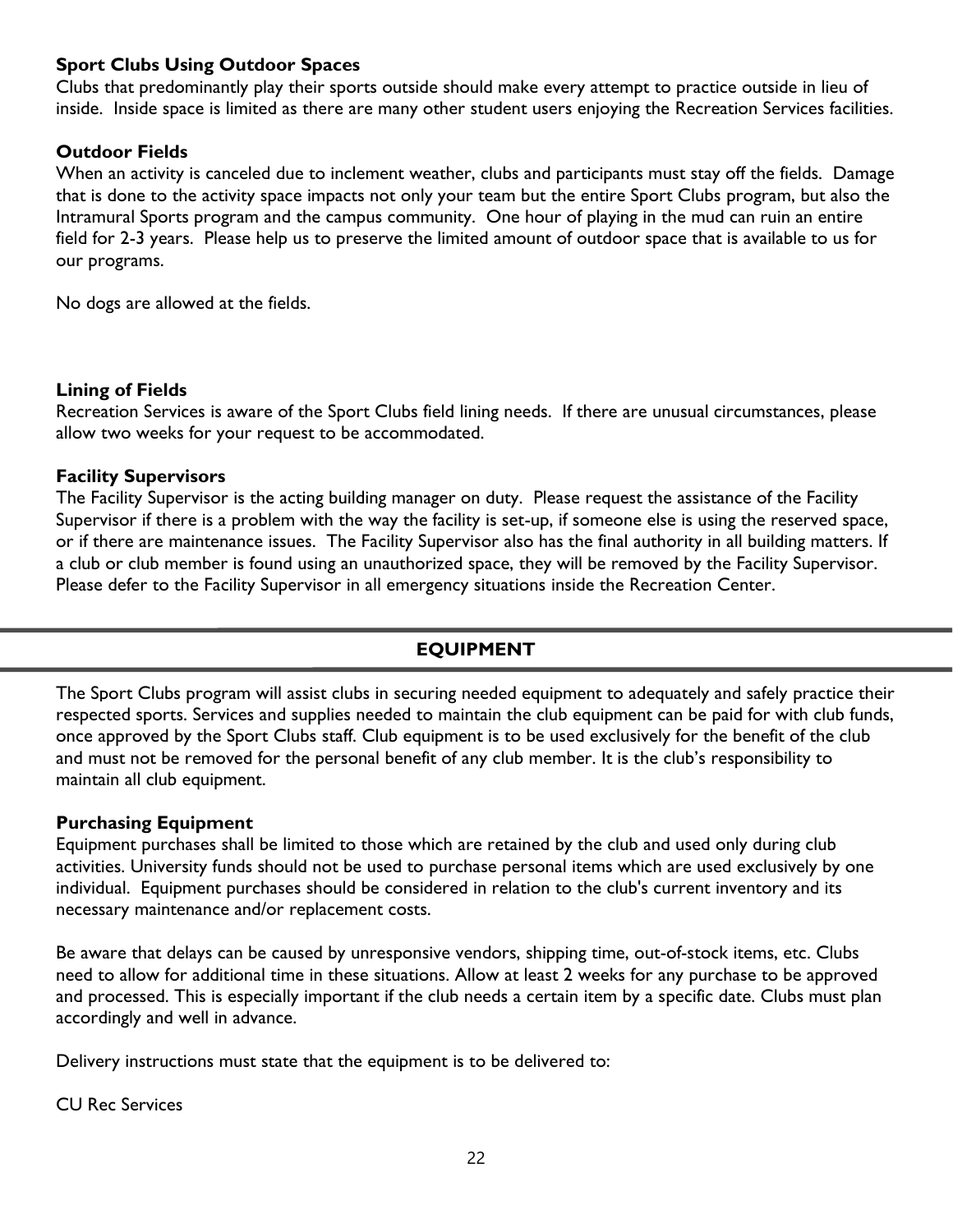1855 Pleasant Street Boulder, CO 80309

#### **Disposing of Equipment**

Clubs are not permitted to dispose of old or damaged equipment without the written consent of the Sport Clubs staff. Clubs should contact the Sport Clubs staff in regards to proper disposal of such equipment.

#### **Inventory Forms**

All equipment must be inventoried. Clubs are required to do an inventory at the start of the academic year and at its completion. Equipment that is unaccounted for or missing from the club's inventory at the end of the year may result in financial losses for the club, club officers, and club members.

# **SPECIAL EVENTS**

#### <span id="page-23-0"></span>**Special Event Requests**

A special event is defined as a competition, tournament, demonstration, exhibition, or seminar for club members outside regularly scheduled practice times on University property. Requests to host events such as games, tournaments, and seminars should be submitted to the Sport Club office early. It is highly recommended that clubs begin the process as soon as the club knows it wishes to host an event. In addition to requesting a facility, clubs should begin the process of contacting potential traveling clubs and any needed officials and/or judges at least one month prior to the event.

#### **On-Campus Special Events**

Those clubs that wish to host a special event on campus (like a road race) must contact the Sport Clubs staff.

#### **Contracts**

If a club is required to sign a contract (e.g. a sponsorship agreement, facility reservation, lease, etc.) to host an event, the contract must be submitted to the Sport Clubs staff for the University to review. The club must allow a minimum of four weeks for this review. Any club member who signs a contract requiring the club to pay the business or organization assumes the responsibility of the contract.

#### **Concessions**

Clubs hosting events, tournaments and philanthropy events may request to provide food and beverages. Giving away food for free at your event is allowable by university policy, so long as the dispensed food is prepackaged and no homemade items are given away. Requesting to dispense free food should be included in the club's Special Event Request and must have prior approval from the Special Events Coordinator.

Clubs wishing to sell food are subject to vending guidelines set forth by the university and must be followed for all special events in Recreation Services facilities.

#### **Spectators**

Spectators are encouraged at all Sport Clubs special events. If a club is hosting a special event at an indoor facility owned or operated by Recreation Services and anticipates the attendance of spectators, the club must work with the Sport Clubs administrative staff prior to the event. The Sport Clubs administrative staff will give the club specific procedures for all spectators to access the facility and avoid the purchase of a guest pass.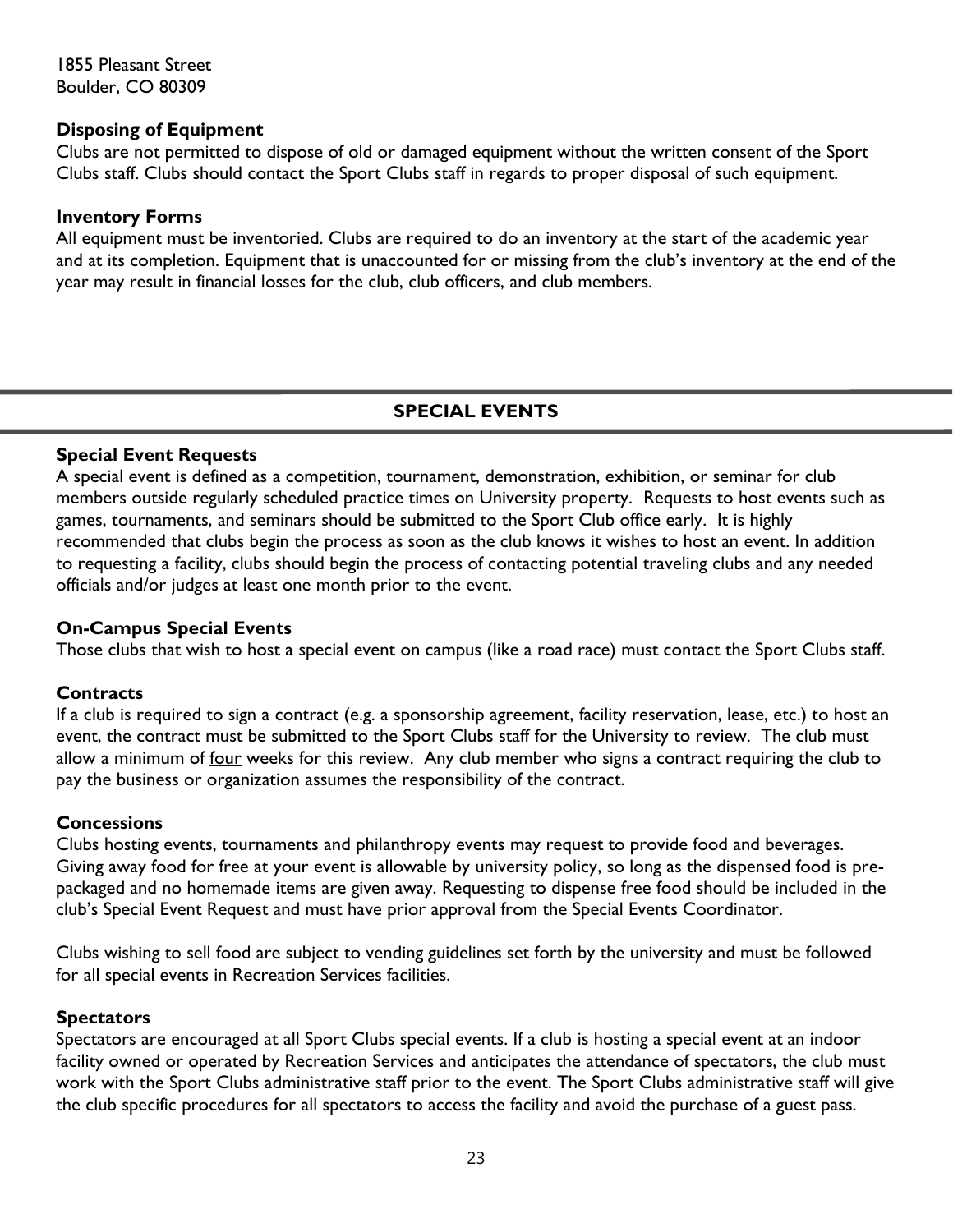The Recreation Services staff has the authority to handle concerns with unruly participants, coaches, and spectators. Alcoholic beverages, smoking, or the use of drugs are not permitted at any Recreation Services practice or event. Persons under the influence of alcohol or drugs will be asked to leave the facility.

#### **Athletic Trainers**

Clubs wishing to guarantee the presence of an athletic trainer at their event should coordinate with the Sport Clubs staff.

#### **Post-Event Summary**

Information about special events need to be communicated back to the Sport Clubs staff in a timely manner. The Sport Clubs staff will meet with the club representatives to debrief about the event.

#### **TRAVEL**

<span id="page-24-0"></span>The procedures outlined below must be followed for all club-related travel – regardless of whether or not the club requests funding. Failure to do so may result in loss of future travel privileges, loss of funding, or other sanctions.

#### **Travel Requests**

The Sport Clubs staff must pre-approve all club travel, regardless of the number of members traveling. To receive approval to travel, a club must submit a Travel Request form seven business days prior to departure. The Travel Request will include information on the location of event, mode of transportation, emergency contact information, and travel roster. A club is not authorized to travel without approval.

It is understood that some clubs may not solidify travel itineraries or rosters until just before leaving. If an updated itinerary is not submitted by this time, only those listed on the travel roster will be permitted to travel.

#### **Criteria for Determining Valid Competition**

Clubs should limit their competition to other university teams. If sufficient competition is not available at the university level, then competition against other types of clubs is permitted within the following parameters:

- Members have similar skill and knowledge of the sport,
- Are similarly equipped,
- Are affiliated with a club or organization,
- They have the approval of that club organization to compete against your club.

It is recommended that clubs not compete in off-campus events against individuals younger than 17 years of age. Clubs are not allowed to host competitions which include anyone younger than 17 years of age. The Senior Assistant Director of Sport Clubs will determine approval on a case-by-case basis.

#### **Driver Safety Guidelines**

- Passengers should help keep drivers alert and watch for signs of drowsiness.
- Drivers must adhere to posted speed limits, and must obey all traffic laws and regulations.
- A designated club member will serve as the navigator. The navigator will sit in the front passenger seat and will remain awake throughout his/her duty as navigator.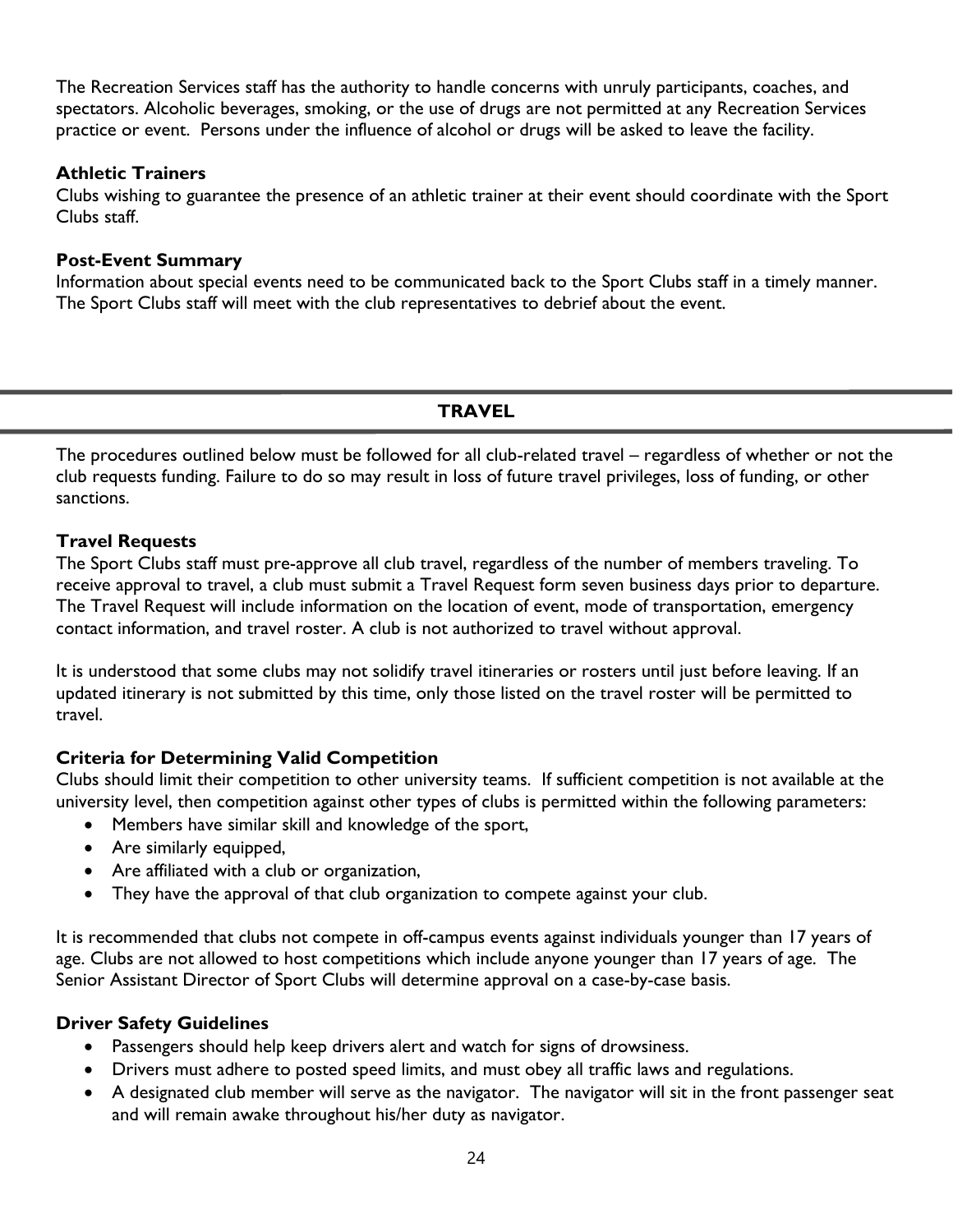- Seat belts must be worn by all travelers while the vehicle is in operation.
- Fifteen passenger vans are permitted as a method of travel. However it is recommended that the occupancy of these vehicles is 12 passengers.
- Driving between the hours of 12:00 am (midnight) and 6:00 am is not allowed.
- The following balance of driving and breaks will be followed:
	- o For every four hours of driving, drivers must take a 20 minute break.
	- $\circ$  For every 12 hours of driving, drivers must take at least a four hour rest period.
	- o Alternate drivers must be provided for trips expected to take more than six hours.
- For vehicles over 10,000 lbs or if towing a trailer drivers must be CMV certified through CU Transportation\*

*\*Please contact your team's coordinator to setup any trainings with CU Transportation\**

#### **Planning for the Trip**

- oDetermine the distance to be traveled. It is recommended that there be at least two drivers for every 500 miles driven.
- oPlan the routes, hotels, and rest stops.
- oPlan the starting and ending times of the events to which the club is traveling.
- oAccount for captain's/coach's meetings, traffic, weather, and accident delays.
- o Obtain mode of transportation.
- $\circ$  Know the maximum and minimum number of participants who will be going on the trip to determine number of vehicles.
- oEnsure all drivers have a valid driver's license.
- $\circ$  Know the types and amounts of equipment to be brought on the trip and check equipment before leaving.
- oAccount for enough room for equipment and personal baggage.
- oPlan how to work with the group to have control of trip (buddy system, messages).

#### **Before Trip Checklist: One Month Prior**

- o Get cost estimates for all reservations, rentals, gas, etc.
- $\circ$  Submit for approval and plan costs for the trip.
- $\circ$  Schedule a pre-trip meeting with club members who will be attending the trip.
- oSubmit request for class excuse forms.
- oMake reservations with hotels and car rental companies, and record reservation numbers.

#### **Before Trip Checklist: One Week Prior**

- o Submit Travel Request forms to the Sport Clubs office.
- oReview itinerary and contact all travelers to provide trip details and answer questions.
- oDiscuss the Code of Conduct.
- oPlan a buddy system to make sure no one gets lost.
- $\circ$  Inventory first aid kit and vehicle emergency kit.
- o Confirm reservations with hotels and vehicle rental company.
- o Check out travel binder and first aid kit from the Sport Clubs Office.

#### **Before Trip Checklist: One Day Prior**

- o Check road and weather conditions for trip.
- oPick up vehicle, do a visual check of lights, tires, etc. and check all fluids.
- oLoad van or trailer: equipment, first aid kits, maps, alternate routes. (Make sure that they are accessible if there is an emergency).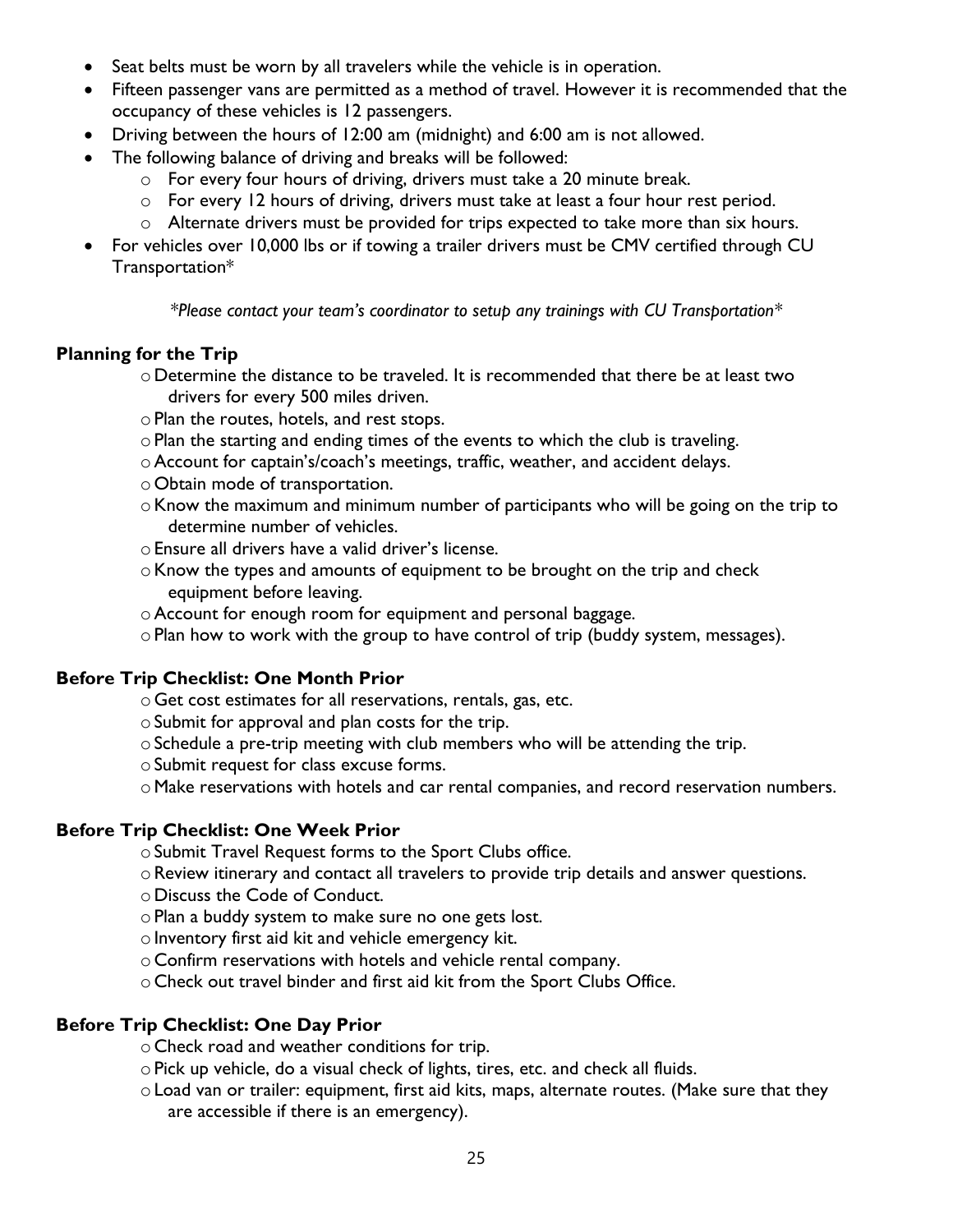o Update Travel Request Form with Sport Clubs office (if necessary). Include the date of return, the trip leaders and participant names, cell phone numbers, and phone numbers at the trip destination.

## **Day of Trip Checklist**

- oDo a participant roll call.
- $\circ$  Put trip folder containing participant information, directions, maps, phone numbers of destination, emergency numbers, and cell phone numbers of other vans (if applicable), etc. in vehicle.
- oDouble check maps, alternate routes and cellular phone, if available.
- oDo a visual check of lights, tires, etc. and check all fluids. Drive safely and do not exceed the speed limit.
- oThe Sport Clubs Staff retains the right to cancel travel plans due to inclement weather at any point.

# **Post Trip Checklist**

- o Unload and clean out vehicle.
- o Return vehicle and keys.
- o Be sure to notify the Sport Clubs office of any accidents or incidents which occurred on the trip.
- o Collect receipts to submit to Sport Clubs office.

# **Excuse Letters**

The Sport Clubs staff is able to write letters to professors on behalf of traveling Sport Clubs participants. Such requests must be made by submitting an "Excuse Letter Request" at least one month prior to travel. Know that the Sport Clubs program does not have the ability to excuse students from classes or exams. Letters written on behalf of the Sport Clubs program are only a verification of affiliation with the Sport Clubs program. Students remain responsible for all missed class assignments, projects, and exams due to Sport Clubs activities.

# **Personal Vehicles**

Use of personal vehicles is approved for all travel purposes. The individual driver is responsible for passengers and must carry their own vehicle insurance to cover liability. Be sure of the following safety measures:

- oFollow all traffic laws. All tickets are the driver's responsibility.
- $\circ$  Individuals traveling in private vehicles understand that it is at their own risk.
- oThe designated drivers have experience and are licensed to drive the vehicle.
- oThe vehicle and its operator have appropriate insurance.
- oThe vehicle has been adequately serviced with preventative maintenance and check-ups.
- oThe mileage of the trip is offset with meal breaks, sleep time, etc.
- o You have an emergency plan in case of breakdowns or accidents.
- oAlcohol and/or drugs are not permitted.
- $\circ$  You follow the rules and safety tips provided in your driver's manual.
- $\circ$  If you are involved in an accident, make sure any injured persons get the requisite medical treatment.
- oDriving is not permitted between the hours of midnight and 6am.
- oThe individuals insurance will cover any accidents/damage incurred while driving for club sanctioned events.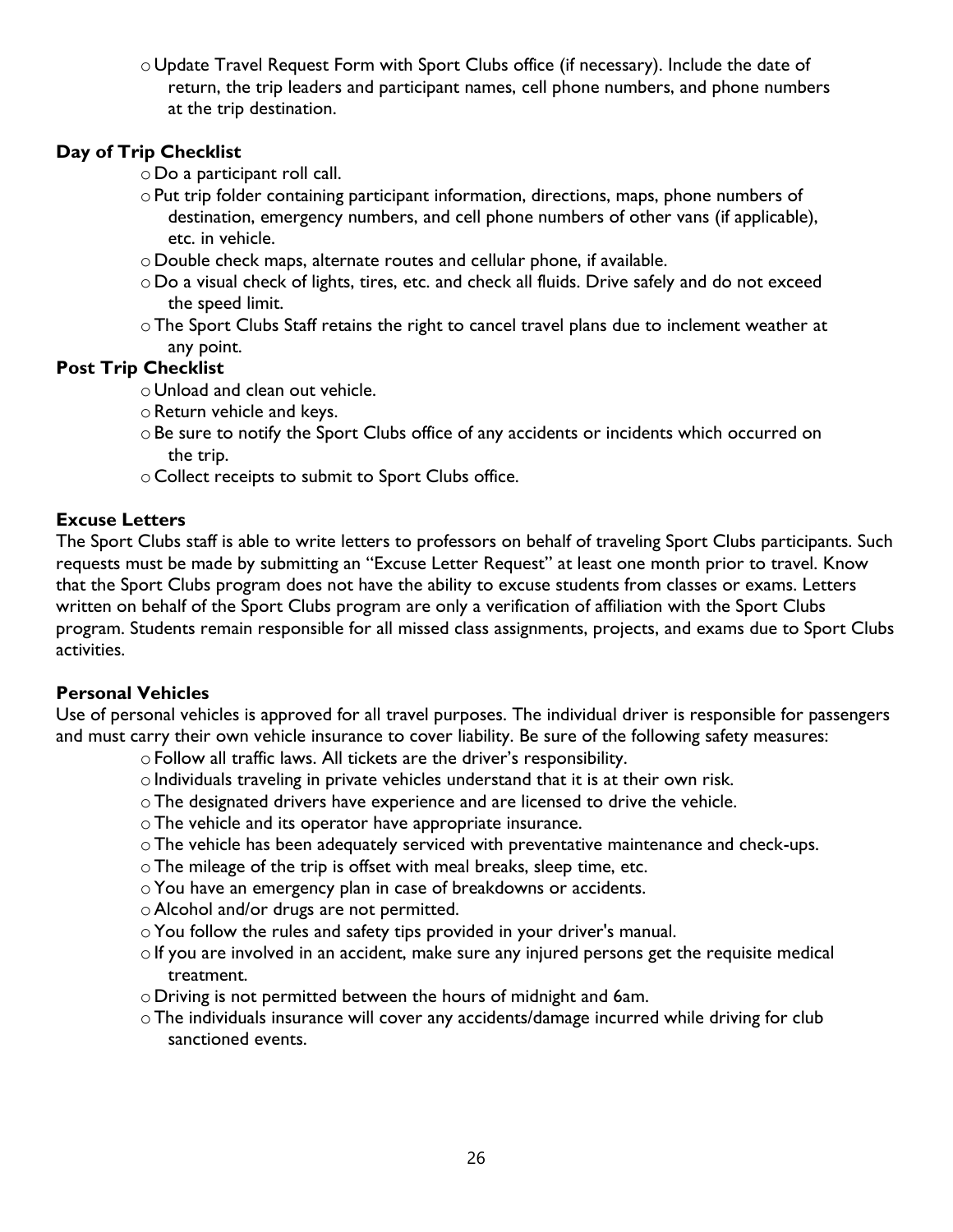#### **Rental Vehicles**

Use of rental vehicles (cars, vans, trucks, buses) is approved for all travel purposes. The renter may be required to pay for insurance and assumes liability through the vehicle rental agreement. Rental vehicles must be reserved in advance usually requiring a written agreement. Non-club members/coaches are not allowed to be in club rental cards.

Booking a rental through Concur with a University-issued travel card will provide insurance for the vehicle. Otherwise, the driver must purchase insurance through the renter.

## **Reserving Rental Vehicles (Enterprise, etc.)**

- A minimum of two authorized drivers will be required for each vehicle prior to departure.
- The club must pay for all gas expenses, toll expenses, etc. while using the vehicle.
- Only authorized drivers are permitted to operate the vehicles and must be the person to pick up the vehicle.
- The club must have sufficient funds in their university accounts to pay for the vehicles. Requests will be denied if there is not enough money to cover the costs of the vehicles.

#### **Accidents & Citations**

In the event of an accident, citation, or parking/tow charges, the driver of the vehicle is responsible.

#### **Flights**

All flights that are going to be purchased using club funds need to be purchased through Christopherson Travel Agency. Please work with the club staff to help secure tickets for players and coaches through Christopherson. If individuals are paying for their own flight, they may purchase them through the vendor of their choosing.

PLEASE NOTE: No one can be reimbursed for flights that they purchase on their own. All flights MUST be purchased through Christopherson if clubs funds are being used. The team's travel card CANNOT be used to purchase plane tickets so please plan ahead.

# <span id="page-27-0"></span>**ADVERTISING & MARKETING**

There are many ways to promote your club to the university community including a website, social media, tabling, fliers, and emails. Advertising and marketing for individual clubs should be conducted by the clubs themselves. There are campus policies that govern many of the marketing efforts all student organizations must follow: [http://www.colorado.edu/policies/CUUF.](http://www.colorado.edu/policies/CUUF)

#### **Marketing**

The Sport Clubs program can assist in marketing of individual clubs in a number of ways. The following list is an example of marketing schemes that may be used to promote clubs:

- $\circ$  Tabling.
- o Monthly Recreation Services Newsletter.
- o Use of Rec Services and Athletics marks.
- oMaintaining Sport Club pages on the department's website.
- oMarketing through social media pages.
- oBanners.
- oEmails, newsletters, fliers.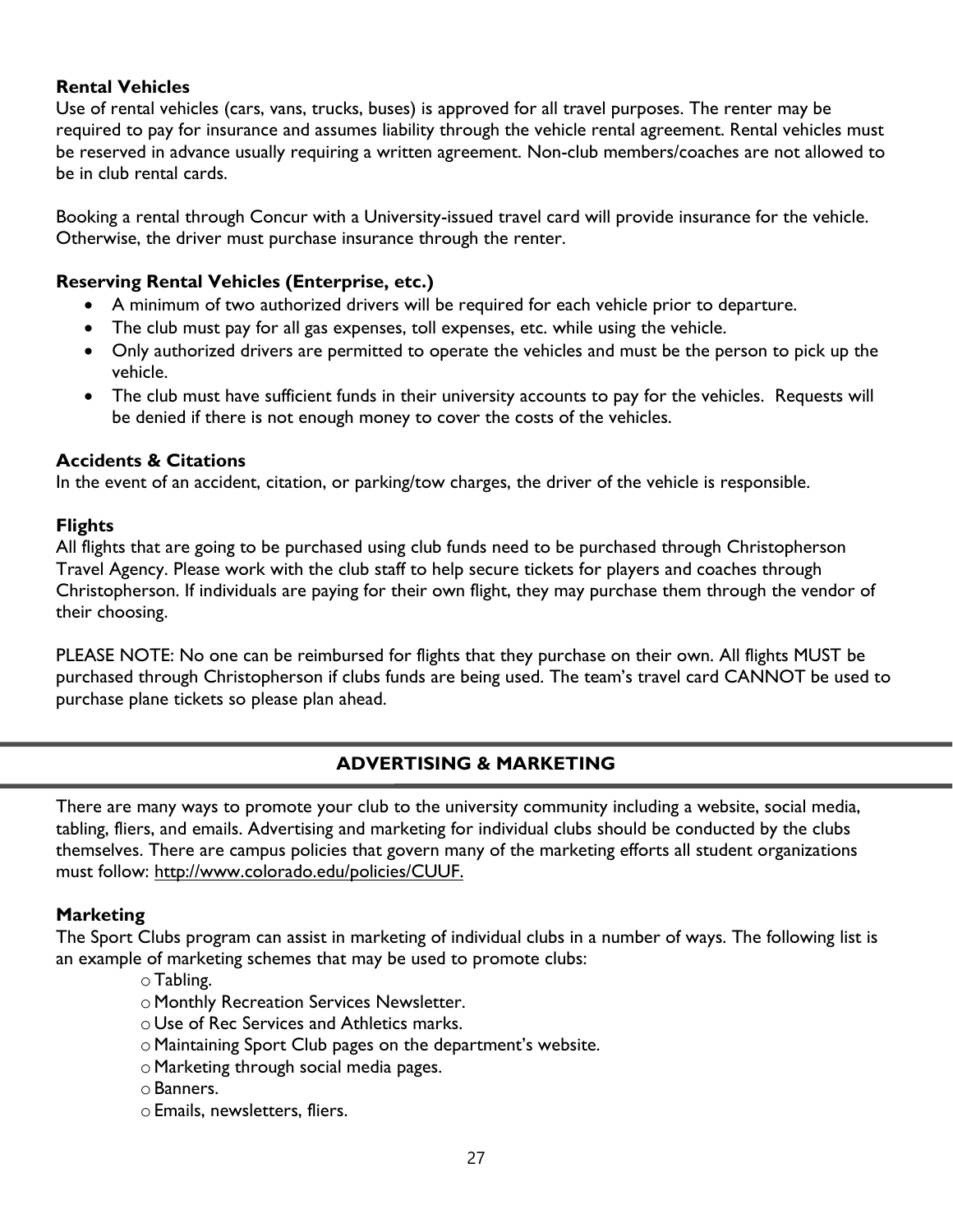#### **Posters & Fliers**

The following guidelines must be met for all posters and fliers:

- The Sport Clubs staff must approve all print media.
- Any advertisements (flyers, posters, banners, programs, newspaper ads) produced for sponsored activities must contain the Recreation Services logo.
- Print advertisements may not contain images, sponsorships, or naming rights from other unapproved vendors or programs.

#### **Posting Flyers on Campus**

Clubs must also follow the university policy when posting or displaying posters and fliers on the university campus. Posters and fliers should be limited to general bulletin board and kiosks. Clubs are not to post fliers or signs on the following areas: telephone poles, light poles, garbage cans, sidewalks, stairs, fences, trees and/or the sides of buildings.

#### **Chalking**

The University does allow some chalking to occur by clubs on public sidewalks, walkways, and streets. Writings and designs must be appropriate for the public and should be chalked using a water-based or watersoluble type chalk. Clubs should not chalk on buildings, bridges, arches, etc.

#### **Tabling**

Multiple opportunities are available for clubs to promote themselves through tabling to the university community. Whether internal to the Rec Center or in other buildings, clubs must be in compliance with the buildings tabling requirements. Often clubs must contact the building proctor for approval.

#### **APPAREL & MERCHANDISE**

<span id="page-28-0"></span>Clubs are allowed to make apparel and merchandise purchases representing their clubs and CU-Boulder. In order to purchase desired apparel and merchandise, clubs must follow proper procedures for designing and purchasing apparel and merchandise.

#### **Use of CU-Boulder marks**

The University's names, logos, symbols, and other identifying marks are trademarks owned by the Board of Regents. Further, the University asserts ownership and all rights, titles, and interests of marks that are *associated* or *refer* to the University. Examples of graphic representations are listed below. The use of University trademarks on any goods, merchandise, or service or as a part of a promotion or advertisement must comply with the University's licensing policy. Marks may vary in size, but cannot be altered, modified, incorporated into other marks, or overprinted with other words or design elements.

- o CU®
- o CU™
- o Colorado™
- o CU-Boulder™
- o CU Buffaloes™
- oBuffaloes™
- oRalphie™

If a club wants to use the University name or any logo, you must meet with the Sport Clubs staff for guidance. Any merchandise with the University name or any logo must be approved by both the Sport Clubs program and the Office of Trademark Licensing prior to placing the order with an approved vendor. Clubs may use the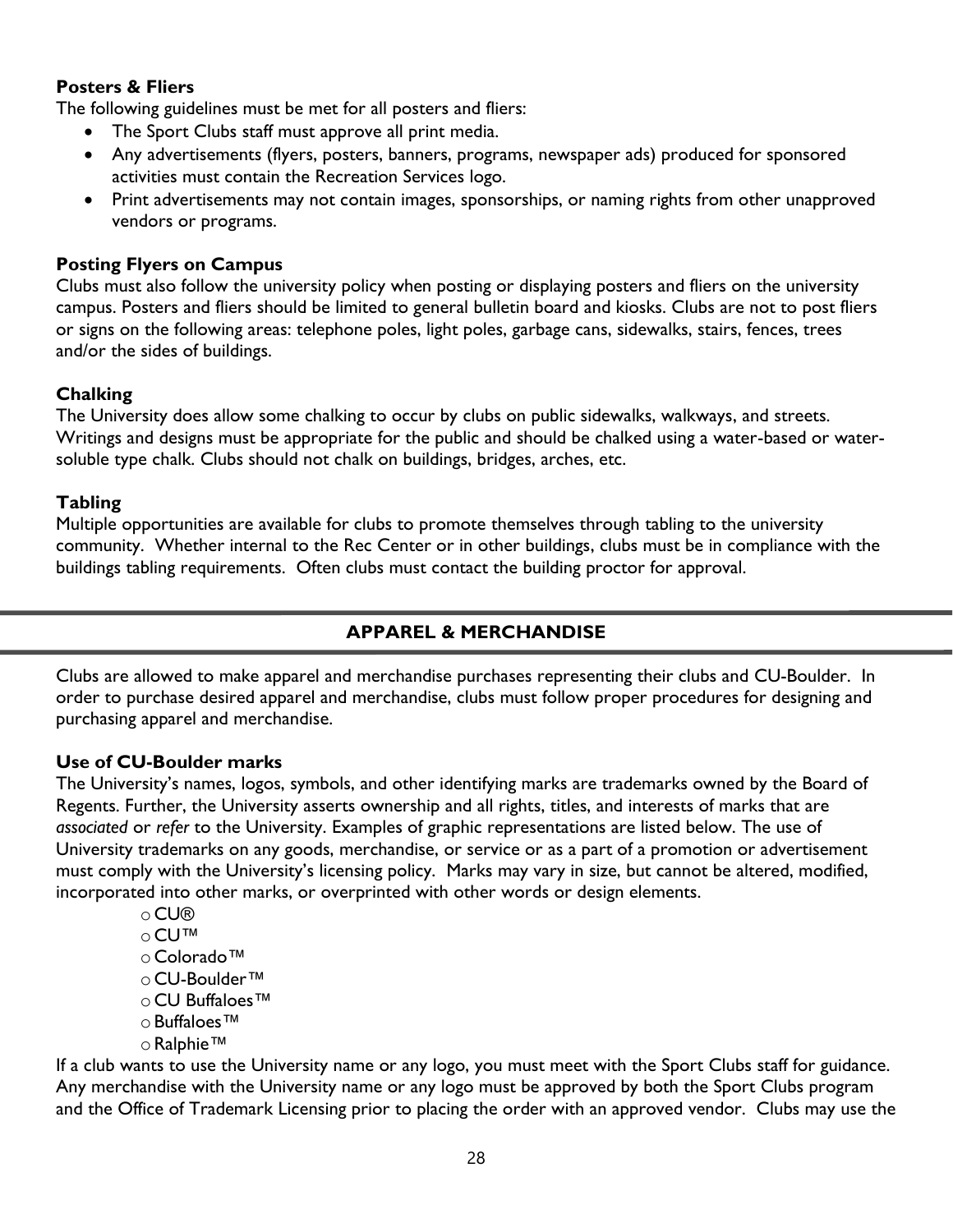University's trademarks on internal publications and other non-commercial items (i.e. posters) as long as their use conforms to established design specifications.

#### **Ralphie**

Ralphie is considered the official logo for University of Colorado Intercollegiate Athletics and has the most exclusive restrictions to its usage. The Sport Clubs program has been granted limited rights to use the Ralphie logo for apparel and merchandise. Clubs wishing to utilize such marks must seek approval from both the Sport Clubs program and the Office of Trademark Licensing prior to designing or purchasing such items.

#### **Licensed Vendors**

Only licensed vendors may be used to print University insignia including the university's name, logo, symbols and other identifying marks. Licensed vendors are companies that are officially licensed by the University and are permitted to produce items using University trademarks. These vendors must have a license to both print these marks and sell items branding with the marks. A complete list of licensed vendors is available on the CU-Boulder Trademark Licensing webpage: [http://www.cubuffs.com/ViewArticle.dbml?ATCLID=24467.](http://www.cubuffs.com/ViewArticle.dbml?ATCLID=24467)

## **Royalty Fees**

Sport Clubs are exempt from paying royalties if the merchandise purchased is for internal use. Club uniforms are exempt from royalty fees.

Clubs are not exempt from royalties if the items are intended for resale, which means that individuals pay for the item or price of item is built into a fee. This royalty fee will be built into the final cost of the product from the licensed vendor and the licensed vendor is responsible for paying the royalty fee to the University.

# **MEDICAL INSURANCE**

<span id="page-29-0"></span>Participation in the Sport Clubs program is strictly voluntary. Individuals participate at their own risk and assume responsibility for their own health and safety. It is recommended that all club members have an annual physical examination.

o CU-Boulder requires all students to have health insurance. If a student does not have insurance, the Student Gold Plan is available to all CU-Boulder students, and covers any Sport Club injuries at no additional premium. Visit

<http://www.colorado.edu/healthcenter/insurance> to find out more about CU-Boulder's Student Gold Plan if interested.

# **HEALTH & SAFETY**

#### <span id="page-29-1"></span>**Emergency Contact Information**

In the event of an emergency, club participants should call 911. Once proper medical services have been called the Sport Clubs staff should be notified. Below are important emergency numbers that should only be used in the case of an emergency. Each club will receive two red emergency contact cards at the start of each school year. Cards should be kept in an easily accessible location.

- CUPD: 303-492-6666
- Senior Assistant Director of Sport Clubs Bryan Hostetler o Office: 303-492-7244
- Assistant Director of Sport Clubs Danielle Mutz o Office: 303-492-8776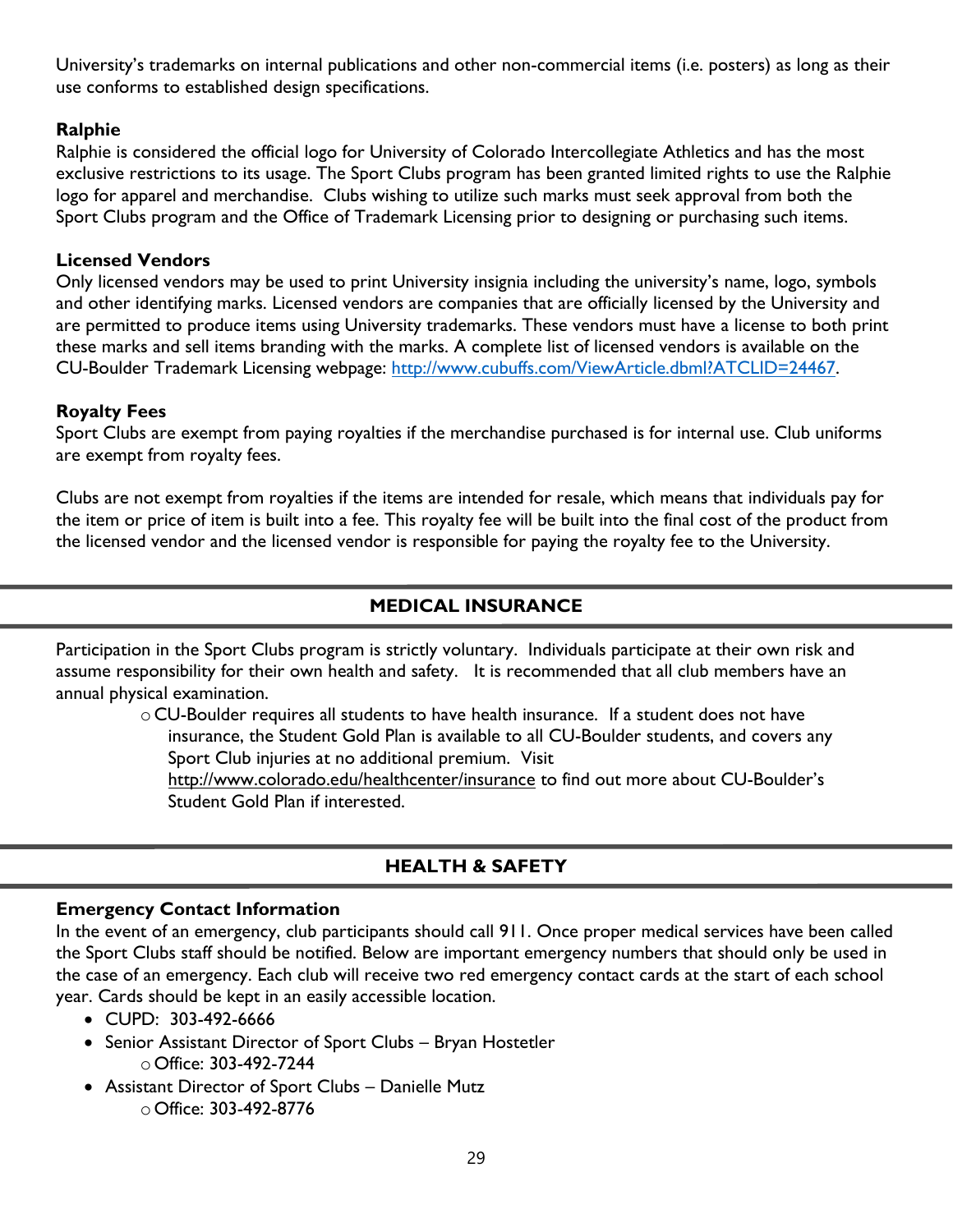- Coordinator of Sport Clubs Jordan Grindeland o Office: 303-492-7206
- Coordinator of Sport Clubs Crystal Dooley o Office: 303-735-9386

# **Blood Borne Pathogens**

In the event that blood is discovered on the playing area only those people that have received Blood Borne Pathogens training are allowed to clean the area. Recreation Services staff will facilitate the cleanup within all indoor Recreation Services facilities. Seek out a Facility Supervisor in the Recreation Center for assistance. It is recommended that each club have members trained in Blood Borne Pathogens at each practice and competition. Clubs may contact the Sport Clubs staff for training.

## **Cleaning Up Spills**

After the injured person has been attended to, the walls, floor, equipment, etc. that have blood spills must be cleaned. Always wear gloves. After cleaning the areas, dispose of any exposed item and gloves in a Biohazard bag. Take the Biohazard bag to the proper disposal area. Always wash your hands after.

#### **First Aid Kits**

Kits can be checked out for both the season and for day use. If checked out for the season, the kit must be returned at the end of the season or the club will be charged for its replacement.

#### **Accident Reports**

Club officers are required to submit an individual Accident Report for all injuries which occur during club activity. These reports should be submitted within 24 hours of the injury, or immediately upon return to CU-Boulder if occurred while the team was traveling. Keep a report in the club's files and submit a copy to the Sport Clubs staff.

#### **Concussions**

In the event that you suspect a teammate or fellow participant has suffered a concussion or is exhibiting signs of a concussion, that individual should be removed from play immediately and not allowed to return until seen by an approved medical physician.

It is important that club participants understand that all concussions are serious and individuals should not try to hide their injury or try to "tough it out." Signs of concussions may include:

- Headache or pressure in the head
- Sensitivity to light or noise
- Confusion or fogginess
- Problems balancing
- Nausea or vomiting

An individual who is concussed may suffer from symptoms including trouble concentrating, trouble remembering things, double or blurry vision, fatigue or sleepiness and just not feeling right.

#### **Return to Play**

In the event a participant is injured and referred to a physician by outside an Athletic Trainer, EMT, or supervisory staff, he or she will not be allowed to return to play until a note from a licensed physician is provided clearing the athlete. When an Athletic Trainer or EMT is on site, their decision to remove a player from further competition is final.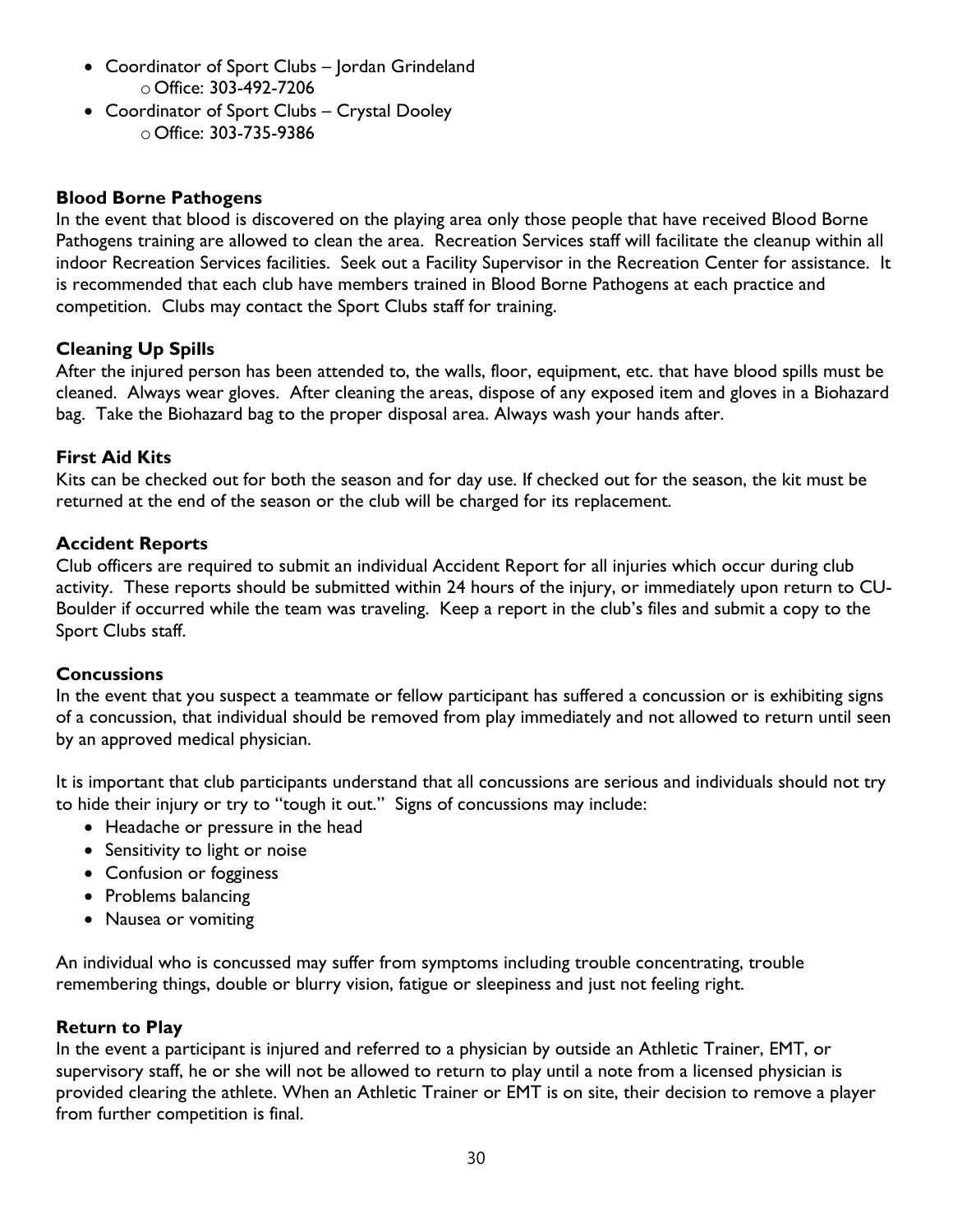#### **Inclement Weather**

Clubs must be prepared to respond to quickly changing weather patterns and know emergency protocols for various types of weather. Heavy rain, lightning, and/or strong wind gusts may affect club activities. Activities may be suspended in the interest of safety for the participants. If threatening weather approaches quickly, seek shelter in the nearest building.

#### **Lightning - THOR Guard**

THOR Guard is the lightning detection system used by the Student Recreation Center. This system exists at the Recreation Center, out at Kittredge Fields, Business Field, and at William's Village. In the event that the THOR Guard system should detect lightning, a loud siren will be set off. At this time, the following steps should be followed by the participants:

- 1. Ensure that all Sport Clubs activity is suspended and all Sport Clubs staff and participants at their site have cleared the playing area and sought shelter in an acceptable venue near the area of play.
- 2. Inform all Sport Clubs staff and participants that play is suspended until the "All Clear" signal is given by the THOR Guard system (three short sirens). It is up to the discretion of the Sport Clubs staff to adjust game or practice times as needed.
- 3. If the THOR Guard continues to detect lightning (one long siren) and the "All Clear" is not given, inform all participants that play is either concluded or will be rescheduled.

ThorGuard is available online at colorado.thormobile15.net. The will provide a real time information about lightening in the area.

#### **Building Evacuation**

In the event that a fire alarm goes off in the Student Recreation Center, it is the responsibility of the all club members to evacuate their area of play to the nearest exit.

#### **Outdoor Facilities**

In the event that inclement weather dictates play to be suspended all participants, spectators, and staff should immediately proceed to the nearest building.

Clear the fields and take shelter. Keep away from trees.

#### **Activating the Emergency Response System**

When someone is injured or becomes ill, begin first aid immediately.

When calling emergency numbers be sure to provide the information listed below. Do not be the first one to hang up the phone. Wait until the emergency personnel say that they have all the information needed.

- oYour name.
- o Nature of emergency.
- oRequired assistance (ambulance, fire, police).
- oLocation and telephone number from which you are calling.
- oLocation where emergency personnel will be met and method or description by which emergency personnel will recognize individual who will meet them when they arrive.
- oSuggested approach route (entrance to facility, e.g. front, rear, side).

#### **Emergency Contact Information**

|  | <b>Type of Emergency</b> | <b>Examples</b> | <b>Emergency Number</b> |
|--|--------------------------|-----------------|-------------------------|
|--|--------------------------|-----------------|-------------------------|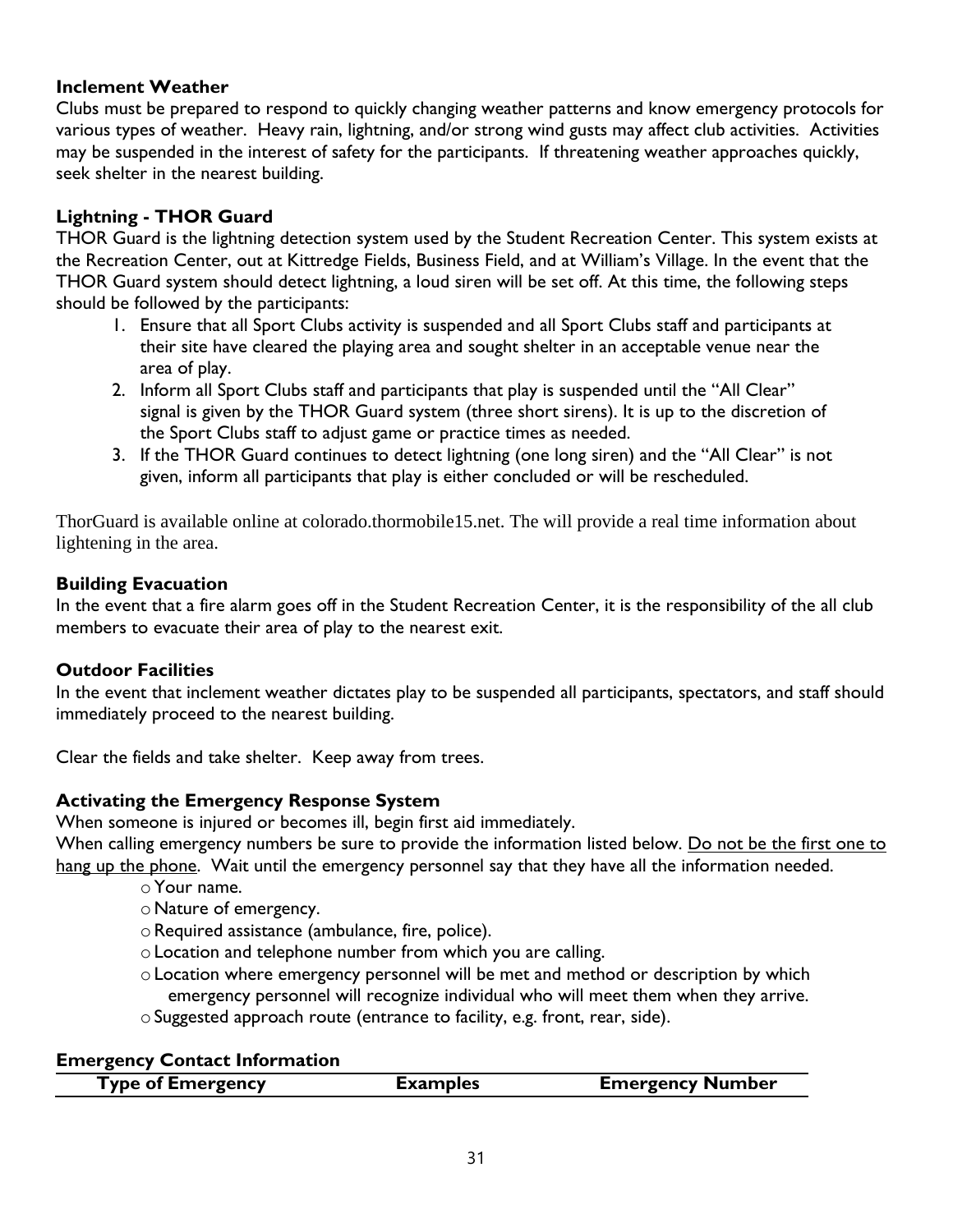| Life Threatening Emergency &<br>Fire       | Heart attack, unconscious<br>victim | 911          |
|--------------------------------------------|-------------------------------------|--------------|
| Non-Life Threatening<br><b>Emergencies</b> | Sprained ankle, broken arm          | 303-492-6666 |
| <b>Security Problems</b>                   | Unruly participant, theft           | 303-492-6666 |

# **APPENDIX: TIMETABLE**

<span id="page-32-0"></span>**Forms**

| Form                               | <b>Located</b>       | <b>Turn In</b>          | <b>Submission</b><br><b>Expectations</b>            |
|------------------------------------|----------------------|-------------------------|-----------------------------------------------------|
| <b>Accident Report</b>             | Online               | Club liaison            | within 24 hours of injury                           |
|                                    |                      |                         | or incident                                         |
| Risk and Release, Code of          | Online               | ALL players must submit | before a player is allow<br>to participate with any |
| Conduct, FERPA                     |                      | online                  | club                                                |
| Roster                             | Online               | Submit online           | Within 5 business days of                           |
|                                    |                      |                         | roster being set                                    |
|                                    |                      |                         | At the beginning of each                            |
| <b>Student Excuse Letter</b>       | Online               | Submit online           | semester, minimum of I                              |
|                                    |                      |                         | month before travel                                 |
|                                    |                      | Club liaison            | 3-5 business days                                   |
| <b>Reimbursement Request</b>       | In Sport Club Office |                         | allow up to 3 weeks for<br>check to arrive          |
|                                    |                      |                         | 2 weeks in advance                                  |
| Fundraising/Sponsorship<br>Request | Online               | Club liaison            | 6 weeks in advance for                              |
|                                    |                      |                         | large scale events                                  |
|                                    |                      |                         | within 7 business days of                           |
| Semester Report                    | Online               | <b>Submit Online</b>    | the conclusion or the fall                          |
|                                    |                      |                         | and spring seasons                                  |
|                                    |                      |                         | within 10 business days                             |
| Coach Evaluation                   | Online               | <b>Submit Online</b>    | of the conclusion of the                            |
|                                    |                      |                         | team season                                         |
| <b>Travel Request</b>              | Online               | Email or in person      | At least 7 business days<br>prior to traveling      |

**Processes**